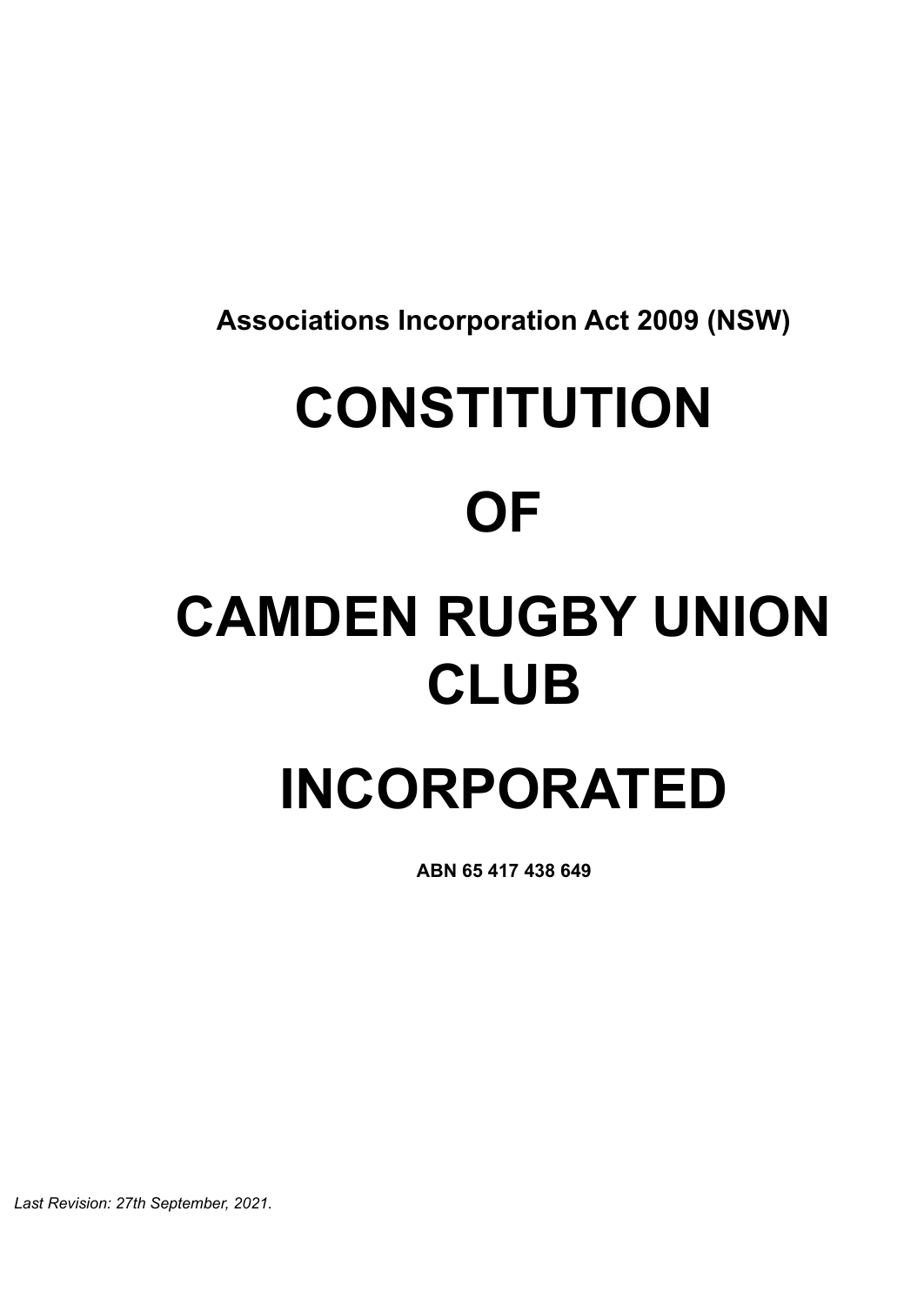# **1. NAME OF THE CLUB**

The name of the Club is Camden Rugby Union Club Incorporated.

# **2. DEFINITION AND INTERPRETATION**

#### **2.1. Definitions**

In this constitution:

**Act** means the Associations Incorporation Act 2009 (NSW)

**Board** means the Directors for the time being of the Club assembled as a board;

**Constitution** means this Constitution of the Club.

**Director** means a member of the Board and includes any person acting in that capacity from time to time appointed in accordance with this Constitution.

**Effective Date** means the date on which this constitution is adopted by the members in general meeting;

**Financial Year** means any period of twelve months commencing on the 1st day of November in any calendar year, and ending on the last day of October in the following year.

**General Meeting** means the annual or any special general meeting of the Club.

**Incapacitated** means unable to fulfil duties as required by this Constitution or the Act, including being able to:

- a) understand the information relevant to the decisions that will have to be made in the role of Director;
- b) retain that information to the extent necessary to make those decisions;
- c) use or weigh that information as part of the decision-making process; or
- d) communicate the decisions in some way.

**Individual Member** means a registered Member of the Club who is at least 18 years of age.

**Intellectual Property** means all rights subsisting in copyright, business names, names, trademarks (or signs), logos, designs, equipment including computer software, images (including photographs, videos or films) or service marks relating to the Club or any activity of or conducted, promoted or administered by the Club.

**Junior Member** means a registered Member of the Club who is younger than 18 years of age.

**Life Member** means an Individual appointed as a Life Member of the Club under clause 5.

**Local Area** means the geographical area for which the club is recognised by the RSO and SSO for the Sport of which the Club is a Member.

**Member** means a member of the Club for the time being under clause 5.

**NSO** means the National Sporting Organisation for the Sport being Rugby Australia.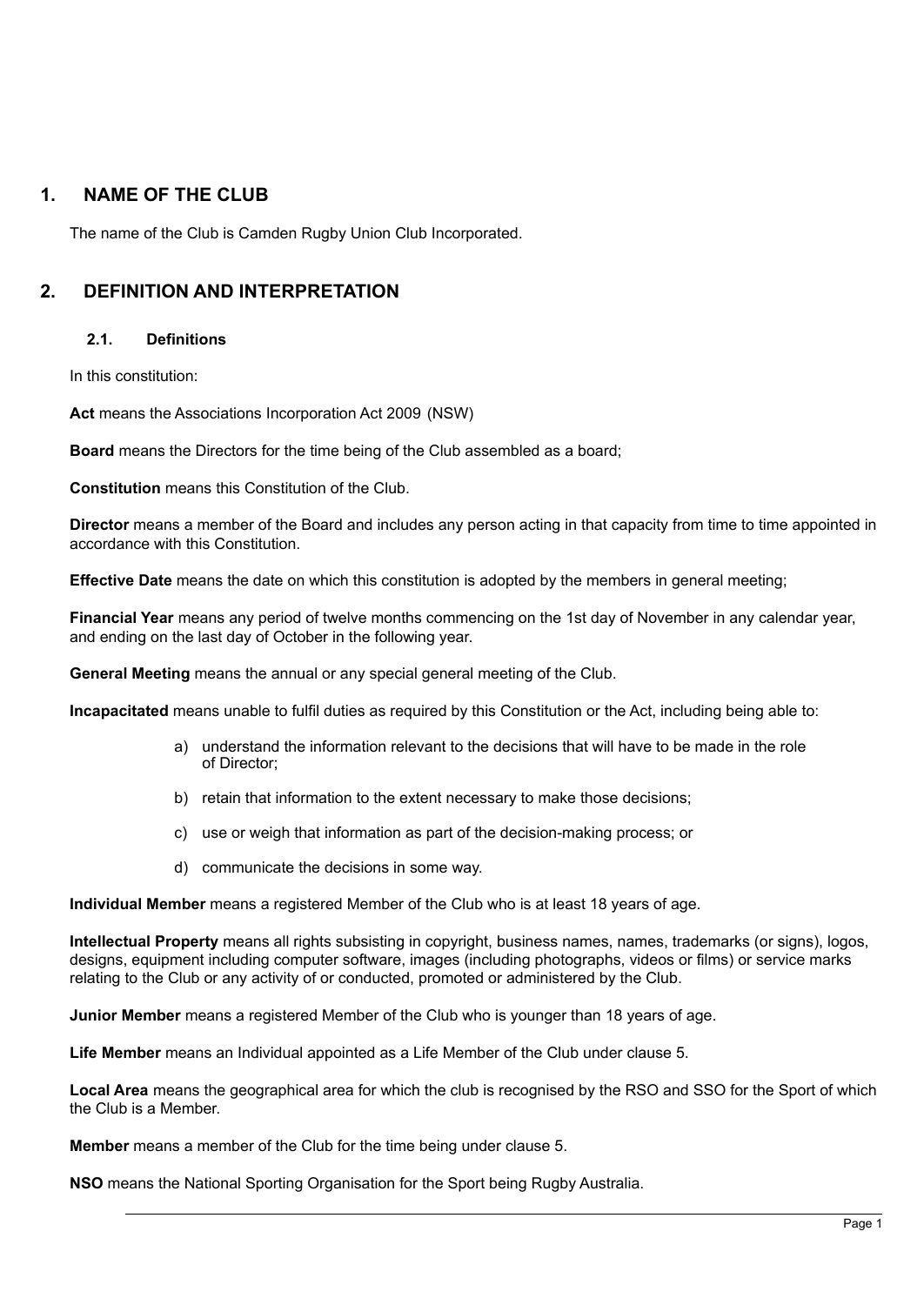**Objects** means the Objects of the Club in clause 3.

**Public Officer** means the person appointed to be public officer of the Club in accordance with the Act.

**Register** means register of Members kept and maintained in accordance with clause 7.

**Regulations** means any rules, by-laws or regulations made by the Board under Clause 34.

**RSO** means the Region Sporting Organisation being the Illawarra District Rugby Union and which is a member of or affiliated with the SSO.

**Seal** means the common Seal of the Club.

**Special Resolution** means a Special Resolution defined in the Act.

**Sport** means the sport of Rugby Union Football.

**SSO** means the State Sport Organisation for the Sport being the New South Wales Rugby Union.

#### **2.2. Interpretation**

In this Constitution

- a) a reference to a function includes a reference to a power, authority and duty;
- b) a reference to the exercise of a function includes, where the function is a power, authority or duty, a reference to the exercise of the power or authority of the performance of the duty;
- c) words importing the singular include the plural and vice versa;
- d) words importing any gender include the other genders;
- e) references to persons include corporations and bodies politic;
- f) references to a person include the legal personal representatives, successors and permitted assigns of that person:
- g) a reference to a statute, ordinance, code or other law includes regulations and other statutory instruments under it and consolidations, amendments, re-enactments or replacements of any of them (whether of the same or any legislative authority having jurisdiction); and
- h) a reference to "writing" shall unless the contrary intention appears, be construed as including references to printing, lithography, photography and other modes of representing or reproducing words in a visible form, including messages sent by electronic transmission.

#### **2.3. Severance**

If any provision of this Constitution or any phrase contained in it is invalid or unenforceable, the phrase or provision is to be read down if possible, so as to be valid and enforceable, and otherwise shall be severed to the extent of the invalidity or unenforceability, without affecting the remaining provisions of this Constitution.

#### **2.4. The Act**

Except where the contrary intention appears, in this Constitution, an expression that deals with a matter under the Act has the same meaning as that provision of the Act. The model constitution under the Act is expressly displaced by this Constitution.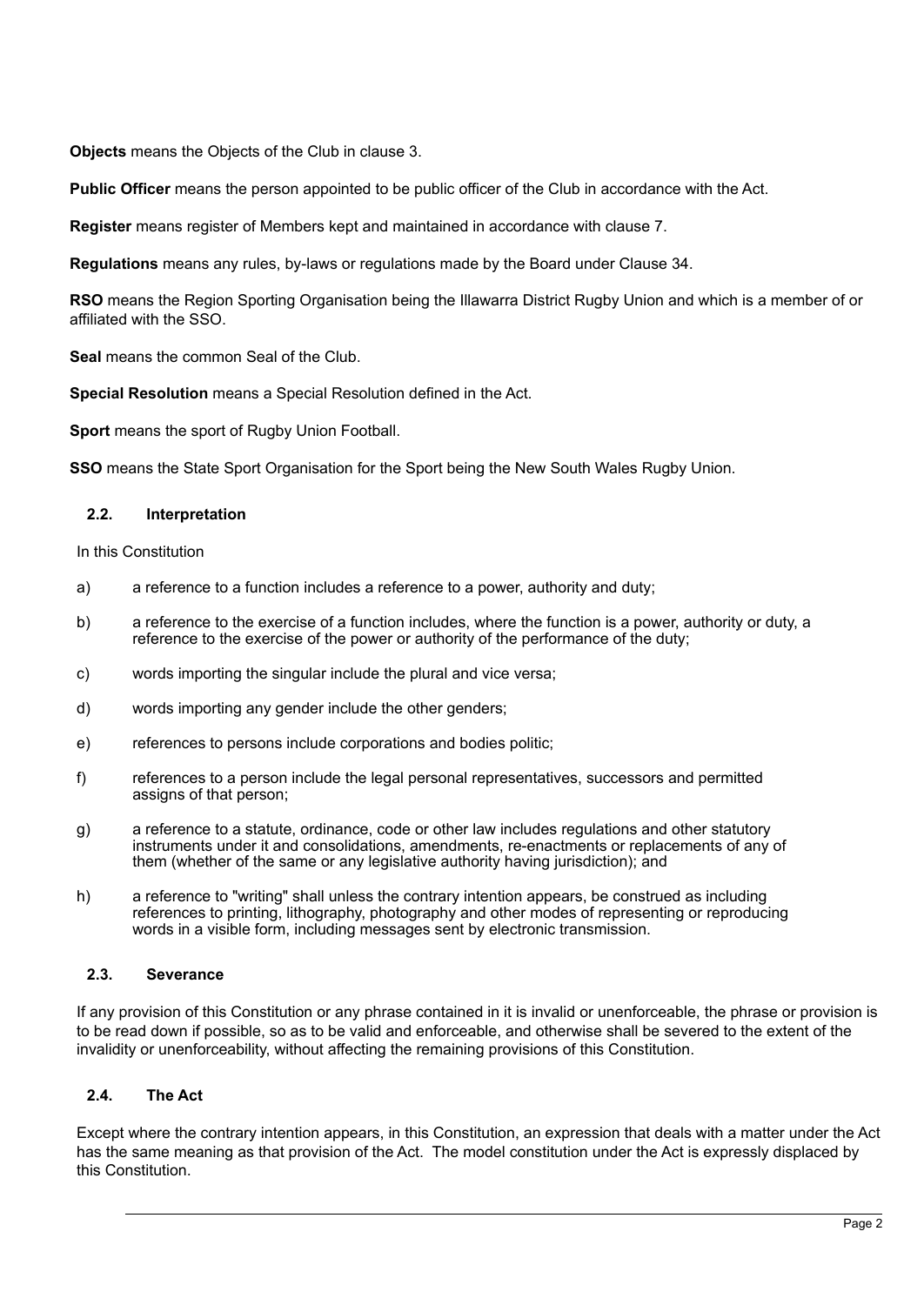# **3. OBJECTS**

The objects for which the Club is incorporated are:

- a) conduct, encourage, promote, advance and administer the Sport of Rugby Union throughout the Local area;
- b) act, at all times, on behalf of and in the interest of the Members and the Sport in the Local area;
- c) affiliate and otherwise liaise with the RSO, SSO and/or NSO of which the Club is a Member and adopt their rule and policy frameworks to further these Objects;
- d) abide by, promulgate, enforce and secure uniformity in the application of the Laws of Rugby Union Football as may be determined from time to time by NSO and as may be necessary for the management and control of Rugby Union Football and related activities in New South Wales;
- e) advance the operations and activities of the Club throughout the local area;
- f) have regard to the public interest in its operations; and
- g) undertake and or do all such things or activities which are necessary, incidental or conducive to the advancement of these Objects.

# **4. POWERS OF THE CLUB**

Solely for furthering the Objects, the Club has, in addition to the rights, powers and privileges conferred on it under section 19 of the Act, the legal capacity and powers of a company limited by guarantee as set out under section 124 of the *Corporations Act 2001 (Cth)*

#### **5. MEMBERS**

#### **5.1. Members**

The Members of the Club shall consist of:

- a) Life Members, who subject to this Constitution, shall have the right to receive notice of General Meetings and to be present, to debate and to vote, at General Meetings;
- b) Individual Members, who subject to this Constitution, shall have the right to receive notice of General Meetings and to be present, to debate and to vote at, General Meetings; and
- c) Junior Members, who subject to this Constitution, shall have no right to receive notice of General Meetings and no right to be present, or debate, or vote, at General Meetings. Instead, the Junior Membership confers an Individual Membership to the Parent/Guardian of the Junior Member. Where multiple siblings are junior members, they confer a single membership to a Parent/Guardian.

#### **5.2. Life Members**

- a) The Board may recommend to the annual General Meeting that any natural person who has rendered distinguished service to the Club be appointed as a Life Member.
- b) A resolution of the annual General Meeting to confer life membership (subject to clause 5.2(c)) on the recommendation of the Board must be a Special Resolution, and be voted on by secret poll.
- c) A person must accept or reject the Club's resolution to confer life membership in writing. Upon written acceptance, the person's details shall be entered upon the Register, and from the time of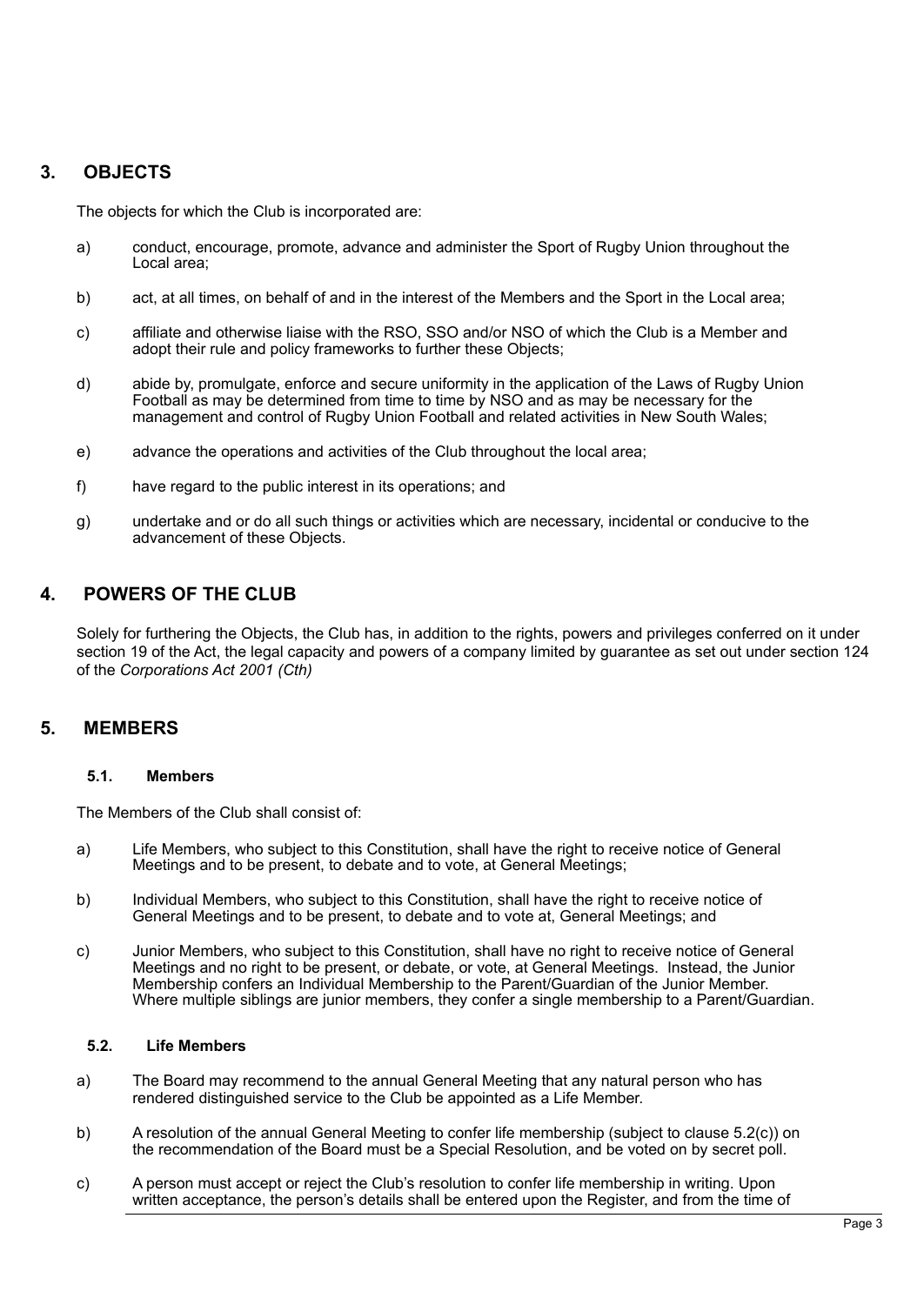entry on the Register the person shall be a Life Member.

# **6. MEMBERSHIP APPLICATION**

#### **6.1. Application for Membership**

An application for membership must be:

- a) from the applicant, in writing on the form prescribed from time to time by the Board (if any), and lodged with the Club; and
- b) accompanied by the appropriate fee (if any).
- c) By applying an applicant acknowledges and agrees that they voluntarily agree to be bound by the rules, regulations and policies of the Club (as well as those of the RSO, SSO and NSO) including but not only this Constitution.

#### **6.2. Discretion to Accept or Reject Application**

- a) The Board, may acting in the best interests of the Club and in good faith, accept or reject an application whether the applicant has complied with the requirements in clause 6.1 or not. The Club shall not be required or compelled to provide any reason for such acceptance or rejection.
- b) Where the Board accepts an application, the applicant shall become a Member. Membership shall be deemed to commence upon acceptance of the application by the Board. The Register shall be amended accordingly as soon as practicable.
- c) Where the Board rejects an application, it shall refund any fees forwarded with the application and the application shall be deemed rejected by the Club. No reasons for rejection need be given.
- d) There is no right of appeal where the Board rejects an application for membership, whether a new application or a renewal application.

#### **6.3. Renewal**

- a) Members (other than Life Members) must re-apply for membership annually in accordance with the timeframes and procedures set down by the Club from time to time. Members acknowledge and agree that membership renewal is not automatic. Clause 6.2 applies to re-applications for membership.
- b) Upon re-application a Member must provide details of any change in their personal details, and any other information reasonably required by the Club.

#### **6.4. Deemed Membership**

- a) All persons who are, prior to the approval of this Constitution under the Act, Members of the Club shall be deemed Members from the time of approval of this Constitution under the Act.
- b) Any persons, prior to approval of this Constitution under the Act, who are not deemed Members under clause 6.4(a) shall be entitled to carry on such functions analogous to their previous functions as are provided for under this Constitution.

# **7. REGISTER OF MEMBERS**

#### **7.1. Club to Keep Register**

The Club shall keep and maintain a Register in which shall be entered (as a minimum):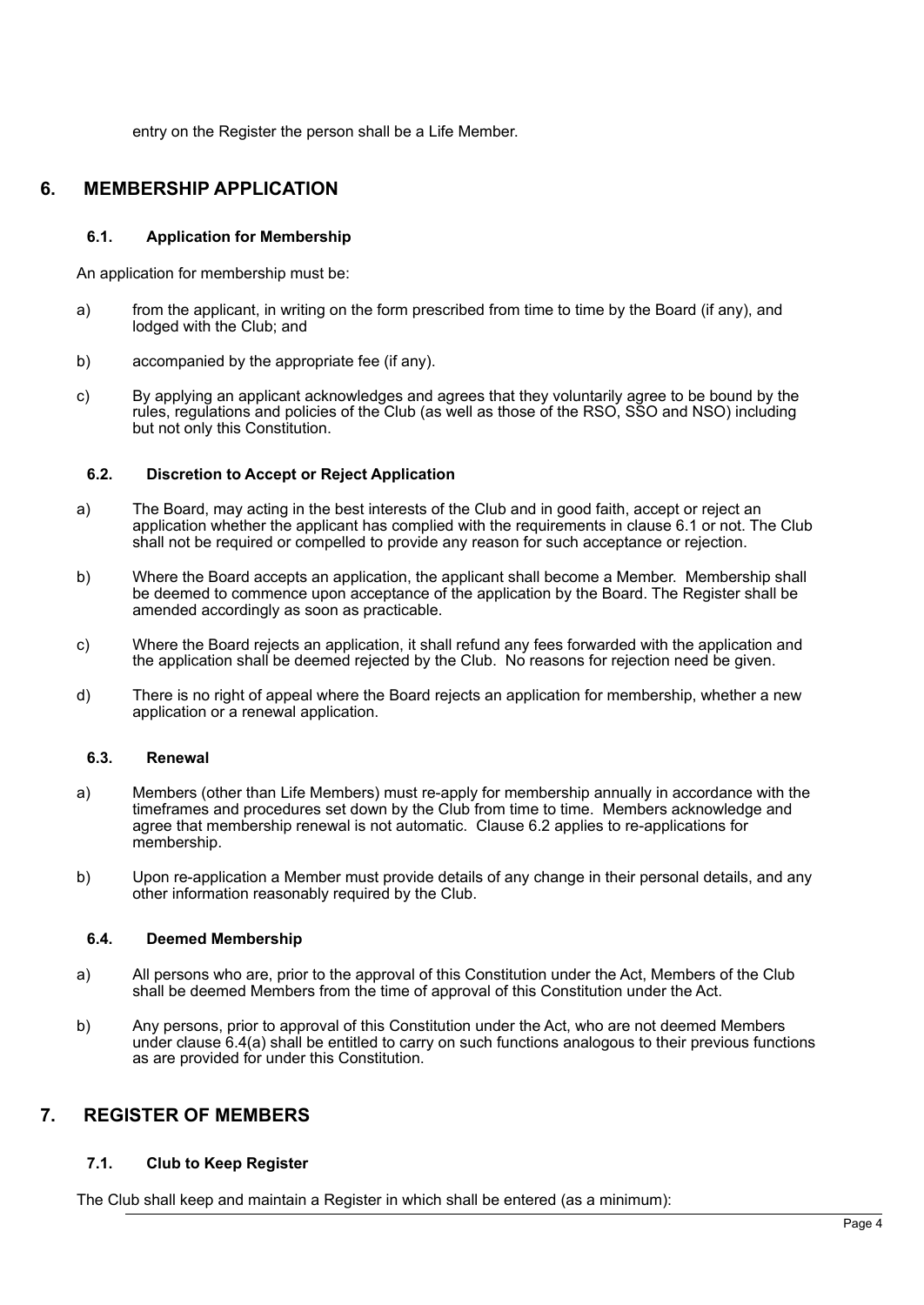- a) the full name and address of the Member;
- b) phone number and email address
- c) the category of membership of the Member;
- d) the date on which the Member became a Member;
- e) any other information determined by the Board; and
- f) where applicable, the date of cessation of membership of any Member.

Members shall provide notice of any change of the required details to the Club within one month of such change.

#### **7.2. Inspection of Register**

Having regard to privacy and confidentiality considerations, inspection of the Register will only be available as required by the Act and under **clause 28.2(b)** of this Constitution. If permitted, only an extract of the Register, excluding the address or other direct contact details of any Member, shall be made available for inspection (but not copying) by Members.

#### **7.3. Use of Register**

Subject to the Act, confidentiality considerations and privacy laws, the Register may be used by the Club solely to further the Objects, as the Board considers appropriate

# **8. EFFECT OF MEMBERSHIP**

Members acknowledge and agree that:

- a) this Constitution forms a contract between each of them and the Club and that they are bound by this Constitution and the Regulations.
- b) they shall comply with and observe this Constitution and the Regulations and any determination, resolution or policy which may be made or passed by the Board or other entity with delegated authority;
- c) by submitting to this Constitution and the Regulations, they are subject to the jurisdiction of the Club, RSO, SSO and NSO;
- d) the Constitution and the Regulations are necessary and reasonable for promoting the Objects and particularly the advancement and protection of the Sport;
- e) neither membership of the Club nor this Constitution gives rise to:
	- i. any proprietary right of Members in, to or over the Club or its property or assets;
	- ii. any automatic right of a Member to renewal of their membership of the Club;
- f) they are entitled to all benefits, advantages, privileges and services of Club membership; and
- g) a right, privilege or obligation of a person by reason of their membership of the Club:
	- i. is not capable of being transferred or transmitted to another person; and
	- ii. terminates upon the cessation of membership whether by death, resignation or otherwise.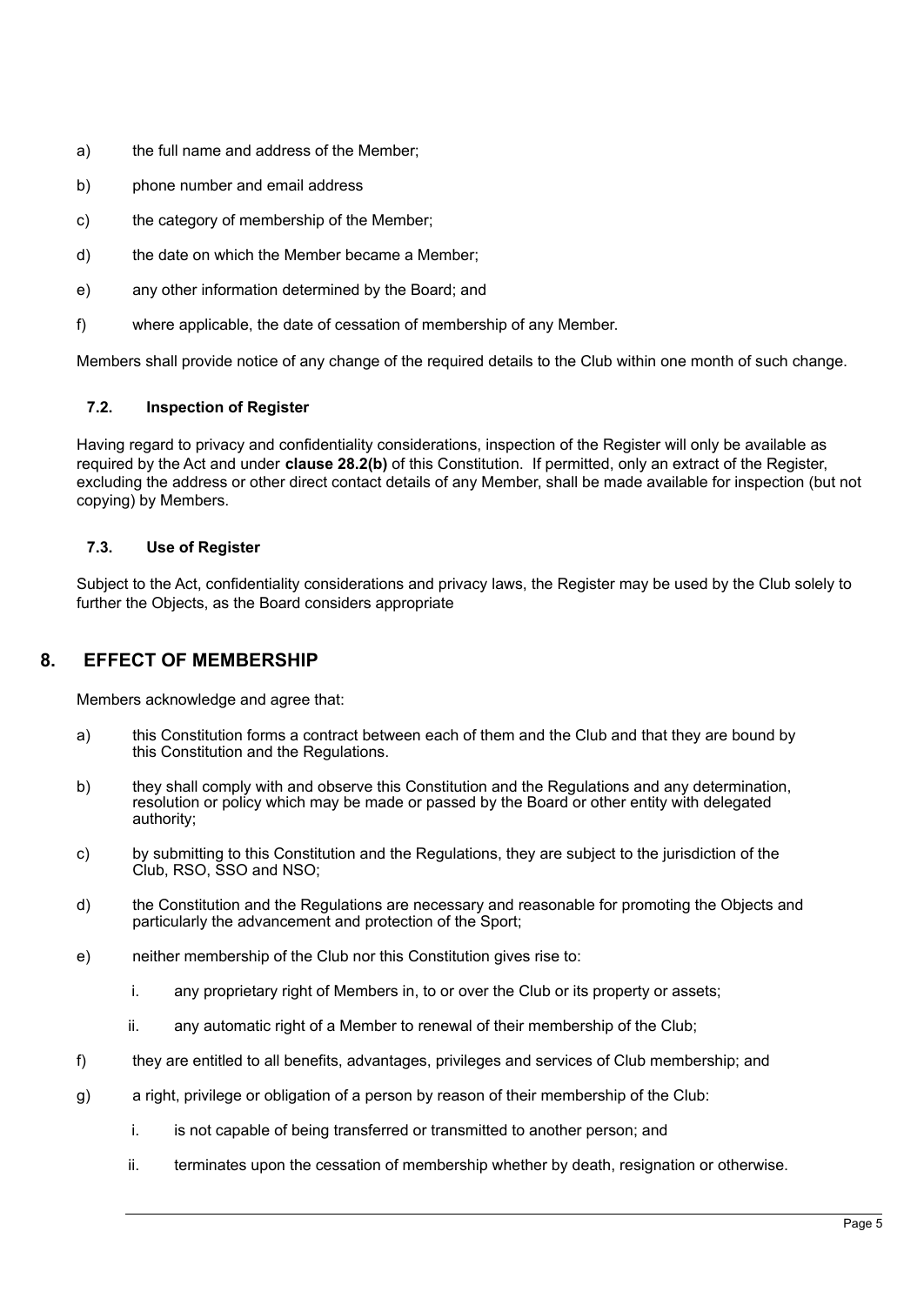# **9. DISCONTINUANCE OF MEMBERSHIP**

#### **9.1. Notice of Resignation**

- a) A Member who has paid all arrears of fees payable to the Club may resign or withdraw from membership of the Club by giving notice in writing to the Club of such withdrawal or resignation.
- b) When the Club receives a notice given under clause 9.1(a), it must make an entry in the Register that records the date on which the Member ceased to be a Member.

#### **9.2. Discontinuance for Breach**

Notwithstanding anything in the Act or this Constitution:

- a) membership of the Club may be discontinued by the Board upon breach of any clause of this Constitution or the Regulations, including, but not limited to, the failure to pay any monies owed to the Club, failure to comply with the Regulations or any resolutions or determinations made or passed by the Board or any duly authorised committee;
- b) membership shall not be discontinued by the Board under clause 9.2(a) without the Board first giving the accused Member the opportunity to explain the breach and/or remedy the breach, per the Disciplinary Regulations.

#### **9.3. Member to Re-Apply**

A Member whose membership has ceased or been discontinued under **clauses 9.1** or **9.2**:

- a) must seek renewal and re-apply for membership in accordance with this Constitution; and
- b) may be re-admitted at the discretion of the Board. There is no right of appeal where the Board refuses to re-admit a former Member under this clause.

#### **9.4. Forfeiture of Rights**

A Member who ceases to be a Member, for whatever reason, shall forfeit all rights in and claims upon the Club and its property and shall not use any property of the Club including Intellectual Property. Any Club documents, records or other property in the possession, custody or control of that Member shall be returned to the Club immediately.

#### **9.5. Membership may be Reinstated**

Membership which has been discontinued under this **clause 9** may be reinstated at the discretion of the Board, with such conditions as it deems appropriate.

#### **9.6. Refund of Membership Fees**

Membership fees or subscriptions paid by the discontinued Member may be refunded on a pro-rata basis to the Member upon discontinuance.

# **10. DISCIPLINE**

#### **10.1. Disciplinary proceedings**

The Board may commence or cause to be commenced disciplinary proceedings against a Member who has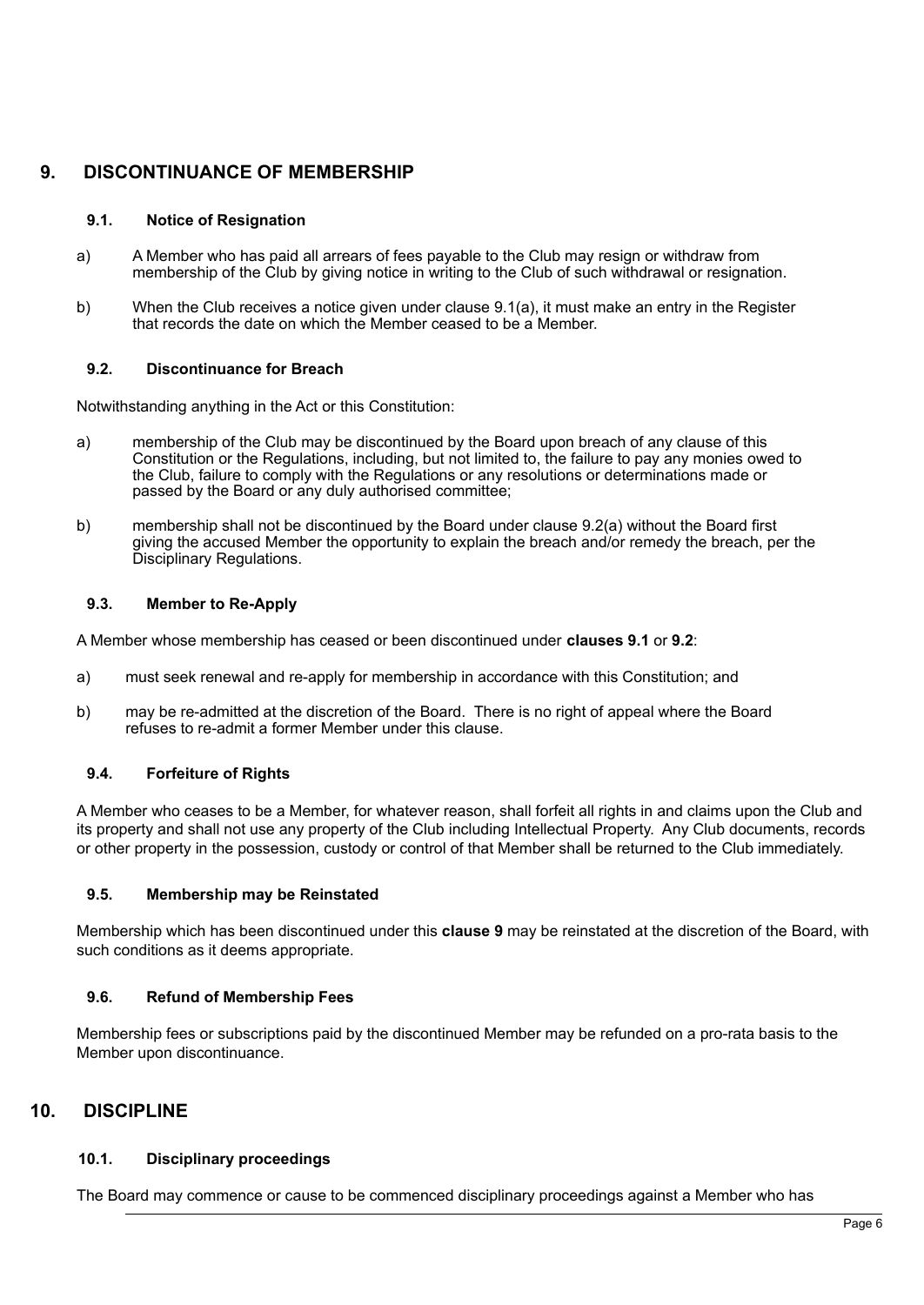allegedly:

- a) breached, failed, refused or neglected to comply with a provision of this Constitution, the Regulations or any resolution or determination of the Board or any duly authorised committee;
- b) acted in a manner unbecoming of a Member, or prejudicial to the purposes and interests of the Club and/or the Sport; or
- c) brought themselves, the Club, any other Member or the Sport into disrepute.

#### **10.2. Procedure**

- a) That Member will be subject to and submits unreservedly to the jurisdiction, procedures, penalties and the appeal mechanisms of the Club set out in the Regulations or as otherwise determined by the Board.
- b) Without limiting the operation of clause 10.2(a) the Board may appoint a Judiciary Committee to deal with any disciplinary matter referred to it. Such a Judiciary Committee shall operate in accordance with the procedures expressed in the Regulations or as otherwise determined by the Board but subject always to the Act.

# **11. SUBSCRIPTIONS AND FEES**

- a) The annual membership subscription and any other fees or levies payable by Members or categories of Members to the Club, the benefits which apply, the time for, and manner of payment, shall be determined by the Board from time to time.
- b) The Board is empowered to prevent any Member whose annual subscription or any other fees are in arrears from exercising the whole or any of the rights or privileges of membership of the Club, including but not limited to the right to vote at General Meetings.

# **12. EXISTING DIRECTORS**

The Members of the administrative or governing body (by whatever name called) of the Club in office immediately prior to approval of this Constitution under the Act shall continue in those positions until the next annual general meeting following such adoption of this Constitution. After this General Meeting the positions of Directors shall be filled, vacated and otherwise dealt with in accordance with this Constitution.

# **13. POWERS OF THE BOARD**

Subject to the Act and this Constitution, the business of the Club shall be managed and the powers of the Club shall be exercised by the Board. In particular, the Board shall act in accordance with the Objects and shall operate for the benefit of the Members and the Sport and community throughout the Local area.

# **14. COMPOSITION OF THE BOARD**

#### **14.1. Composition of the Board**

The Board shall comprise up to:

- a) Nine (9) elected Directors who must all be Members and who shall be elected under clause 15; and
- b) two (2) appointed Directors who need not be Members and who may be appointed by the Directors under clause 16 and,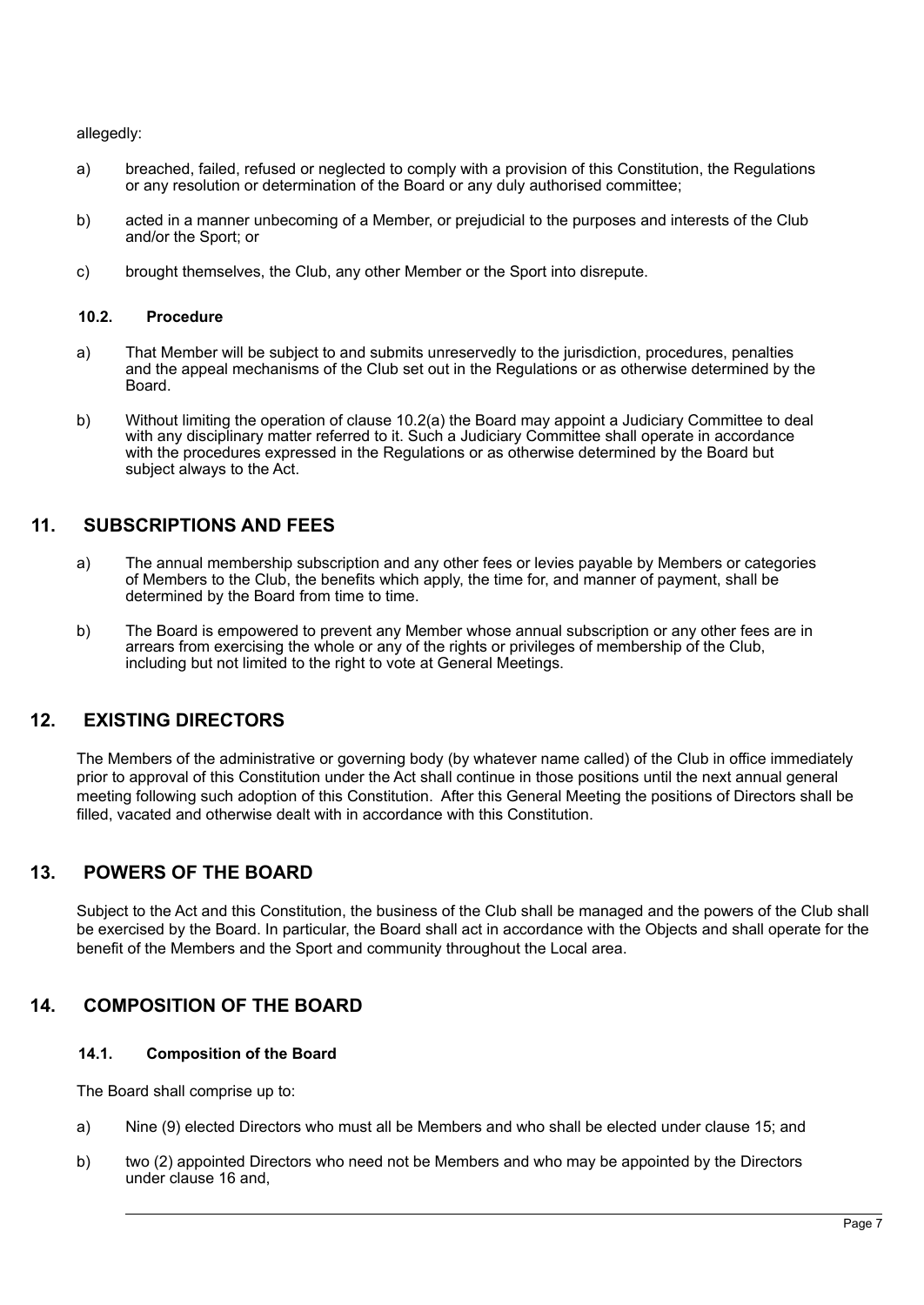#### c) The Club Captain

#### **14.2. Election and Appointment of Directors**

- a) The elected Directors shall be elected under **clause 15**.
- b) The appointed Directors may be appointed under **clause 16**.

#### **14.3. Portfolios**

The Board may allocate portfolios and/or titles to Directors. Subject to this Constitution and any properly passed resolution of the Board, the allocation of portfolios or titles does not affect the powers and duties of Directors.

# **15. ELECTED DIRECTORS**

#### **15.1. Nomination for Board**

- a) Nominations for elected Director positions, shall be called for forty-eight (48) days prior to the annual general meeting. When calling for nominations, details of the necessary qualifications and job descriptions for the positions shall also be provided. Qualifications and job descriptions may be determined by the Board from time to time.
- b) Nominees for elected Director positions must declare any position they hold in the NSO, SSO or RSO.

#### **15.2. Form of Nomination**

Nominations must be:

- a) in writing;
- b) on the prescribed form (if any) provided for that purpose;
- c) signed by two (2) Individual or Life Members;
- d) certified by the nominee (who must be an Individual Member) expressing their willingness to accept the position for which they are nominated; and
- e) delivered to the Club not less than thirty-five (35) days before the date fixed for the annual general meeting.

#### **15.3. Elections**

- a) If the number of nominations received is equal to the number of vacancies to be filled or if there are insufficient nominations received to fill all vacancies on the Board, then those nominated may be declared elected only if approved by a majority of Members present and entitled to vote.
- b) If there are insufficient nominations received to fill all vacancies on the Board, or if a person is not approved by the majority of Members under clause 15.3(a), the positions will be deemed casual vacancies under clause 17.1.
- c) If the number of nominations exceeds the number of vacancies to be filled, voting papers shall be prepared containing the names of the candidates in alphabetical order.
- d) Voting shall be conducted in such a manner and by such a method as determined by the Board from time to time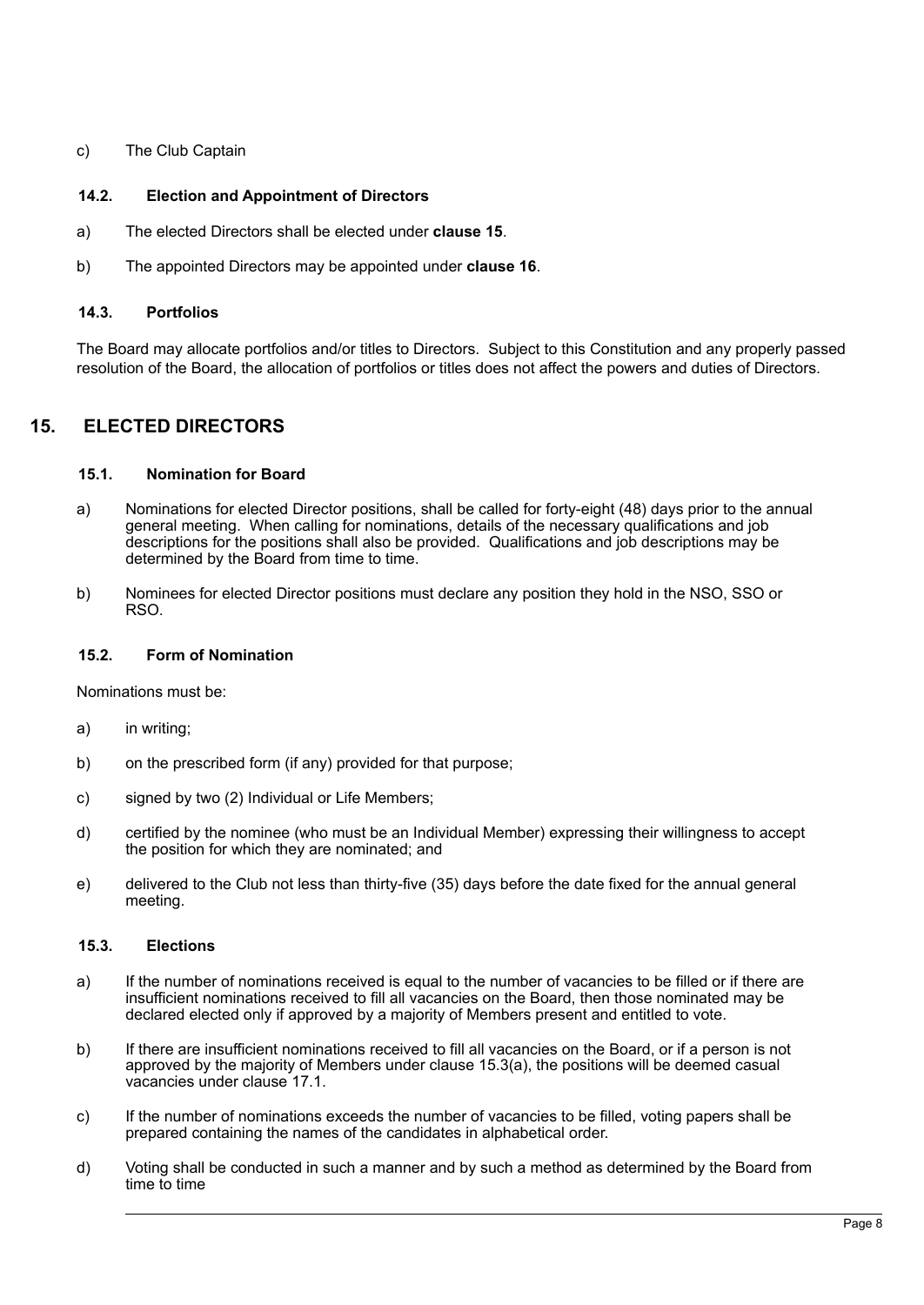- e) The Club Captain shall be elected at a meeting of the senior players of the Club to be held not later than 10 days prior to the first competition match of each season. All registered senior players shall be entitled to vote at such election. The term of the Club Captain shall extend from the date of his election until the election of a Club Captain in the following season. A player shall not serve more than two consecutive terms as Club Captain.
- f) At the first Annual General Meeting held after the commencement of this Constitution, the number of votes received by each candidate shall be counted. The candidates shall be ranked in accordance with the number of votes received. The first five successful candidates shall be appointed for a term of two years and the candidates ranked six to nine shall be appointed for one year. This clause does not apply to any subsequent Annual General Meeting.

#### **15.4. Term of Appointment for Elected Directors**

- a) Except as provided under clauses 15.3(e) and 15.2(f), Directors elected under clause 15 shall be elected for a term of two (2) years. Subject to provisions in this Constitution relating to early retirement or removal of Directors, elected Directors shall remain in office from the conclusion of the annual General Meeting at which the election occurred until the commencement of the second annual General Meeting following.
- b) Four (4) elected Directors shall retire in each even year and five (5) elected Directors shall retire in each odd year until, after two (2) years, the nine (9) original elected Directors have retired, after which those elected Directors (or their replacements) who first retired, shall retire and so on.
- c) Following the adoption of this Constitution, no person who has served as an elected Director for a period of four (4) consecutive full terms (eight (8) years) shall be eligible for election as an elected Director until the next annual general meeting following the date of commencement of their last term as an elected Director.

# **16. APPOINTED DIRECTORS**

#### **16.1. Appointment of Directors**

The elected Directors may appoint up to two (2) appointed Directors.

#### **16.2. Qualifications for Appointed Directors**

The appointed Directors should have specific skills in commerce, finance, marketing, law or business generally or such other skills which complement the Board composition. They do not need to be Members.

#### **16.3. Term of Appointment**

- a) Appointed Directors may be appointed by the elected Directors under this Constitution for a term of two vears (2), which shall commence from the date of their appointment until the commencement of the second annual General Meeting that follows.
- b) Appointed Directors should be appointed to ensure rotational terms that coincide with the elected Directors' rotational terms.
- c) Any adjustment to the term of appointed Directors appointed under this Constitution necessary to ensure rotational terms under this Constitution shall be determined by the Board.
- d) Following the adoption of this Constitution, no person who has served as an appointed Director for a period of four (4) consecutive full terms (eight (8) years) shall be eligible for appointment as an appointed Director until the next annual General Meeting following the date of conclusion of their last term as an appointed Director.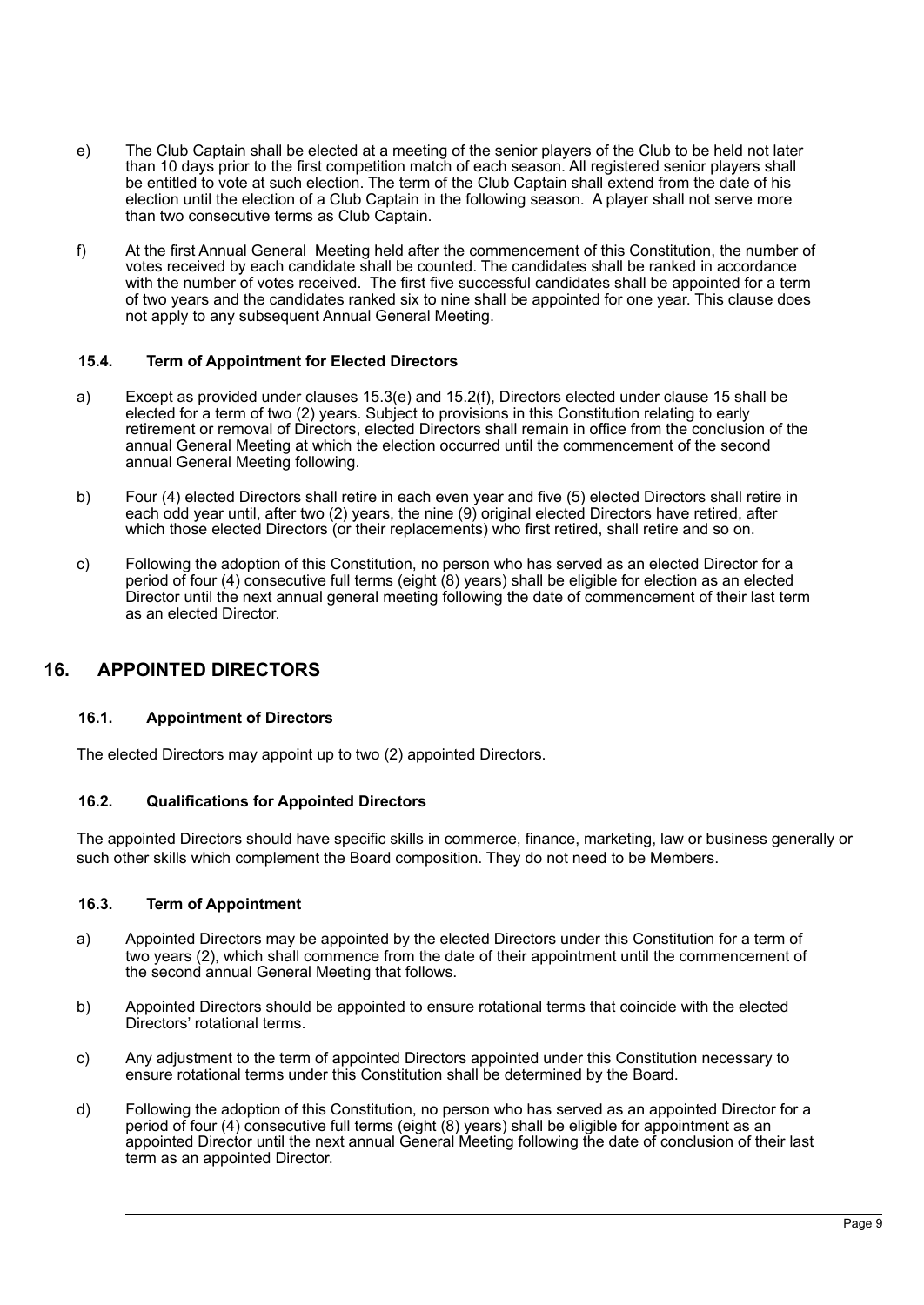# **17. VACANCIES ON THE BOARD**

#### **17.1. Casual Vacancies**

Any casual vacancy occurring in the position of Director may be filled by the remaining Directors from among appropriately qualified persons. Any casual vacancy may only be filled for the remainder of the Director's term under this Constitution.

#### **17.2. Grounds for Termination of Director**

In addition to the circumstances in which the office of a Director becomes vacant by virtue of the Act, the office of a Director becomes vacant if the Director:

- a) dies;
- b) becomes bankrupt or makes any arrangement or composition with their creditors generally;
- c) after reasonable consideration by the Board, is determined by the Board to have become Incapacitated and the Board reasonably expects the Director will remain Incapacitated for a period exceeding 3 months, provided always that:
	- i. the Director is first given the opportunity to make written or oral submissions to the Board before a determination is made; and
	- ii. any determination made under this clause 17.2 shall be made with the Directors acting reasonably; or
- d) resigns their office in writing to the Club;
- e) is absent without the consent of the Board from meetings of the Board held during a period of three (3) months;
- f) holds any office of employment with the Club without the approval of the Board;
- g) is directly or indirectly interested in any contract or proposed contract with the Club and fails to declare the nature of that interest;
- h) in the reasonable opinion of the Board (but subject always to this Constitution and Disciplinary Regulations) has:
	- i. acted in a manner unbecoming or prejudicial to the Objects and interests of the Club;
	- ii. brought themselves or the Club into disrepute;
- i) is removed by Special Resolution; or
- j) would otherwise be prohibited from being a director of a corporation under the *Corporations Act 2001 (Cth.)*.

#### **17.3. Board May Act**

If a casual vacancy or vacancies arises in the office of a Director or Directors, the remaining Directors may act. If the number of remaining Directors is not sufficient to constitute a quorum at a meeting of the Board however, they may act only for the purpose of increasing the number of Directors to a number sufficient to constitute a quorum.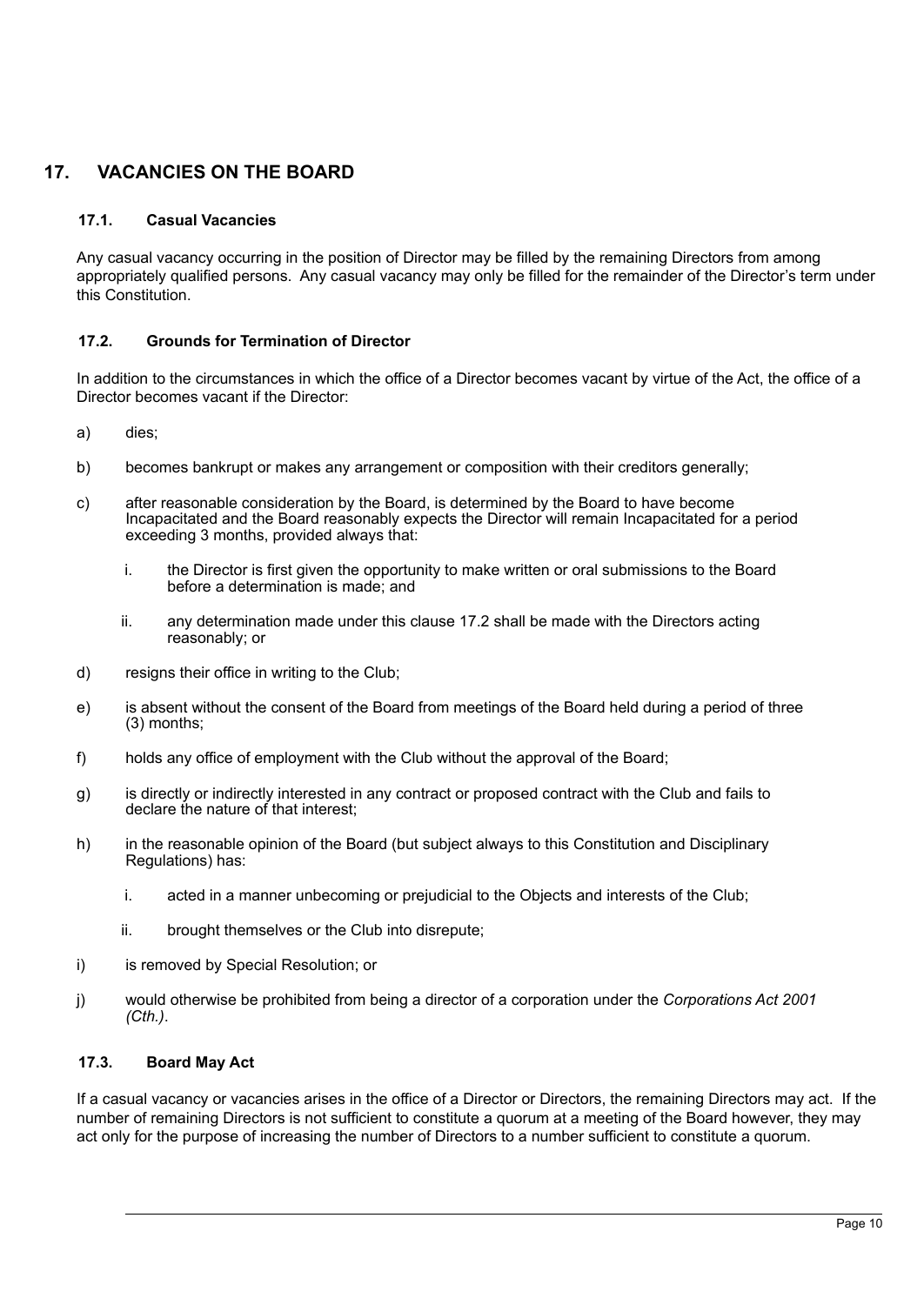# **18. MEETINGS OF THE BOARD**

#### **18.1. Board to Meet**

The Board shall meet as often as is deemed necessary in every calendar year for the dispatch of business (and shall be at least as often as is required under the Act). Subject to this Constitution, it may adjourn and otherwise regulate its meetings as it thinks fit. A Director may at any time convene a meeting of the Board within a reasonable time.

#### **18.2. Decisions of Board**

Subject to this Constitution, questions arising at any meeting of the Board shall be decided by a majority of votes and a determination of a majority of Directors shall for all purposes be deemed a determination of the Board. All Directors shall have one (1) vote on any question. Where voting is equal, the motion will be lost.

#### **18.3. Resolutions Not in Meeting**

A resolution in writing that has been signed or assented to by any form of visible or other electronic communication by all the Directors for the time being present in Australia shall be as valid and effectual as if it had been passed at a meeting of Directors duly convened and held. Any such resolution may consist of several documents in like form each signed by one or more of the Directors.

Without limiting the power of the Board to regulate its meetings as it thinks fit, a meeting of the Board may be held where one or more of the Directors is not physically present at the meeting, provided that:

- a) all persons participating in the meeting are able to communicate with each other effectively, simultaneously and instantaneously whether by means of telephone or other form of communication;
- b) notice of the meeting is given to all the Directors entitled to notice in accordance with the usual procedures agreed upon or laid down from time to time by the Board or this Constitution. The notice will specify that Directors are not required to be present in person:
- c) if a failure in communications prevents clause 18.3(b) from being satisfied by the number of Directors which constitutes a quorum, and none of such Directors are present at the place where the meeting is deemed by virtue of the further provisions of this clause to be held, then the meeting shall be suspended until clause 18.3(b) is satisfied again. If such condition is not satisfied within fifteen (15) minutes from the interruption, the meeting shall be deemed to have been terminated or adjourned; and
- d) any meeting held where one or more of the Directors is not physically present shall be deemed to be held at the place specified in the notice of the meeting, provided a Director is there present. If no Director is there present, the meeting shall be deemed to be held at the place where the chair of the meeting is located.

#### **18.4. Quorum**

At meetings of the Board the number of Directors whose presence is required to constitute a quorum is five (5). A quorum must remain present throughout the meeting.

#### **18.5. Notice of Board Meetings**

Unless all Directors agree to hold a meeting at shorter notice (which agreement shall be sufficiently evidenced by their apology or presence) not less than fourteen (14) days written notice of the meeting of the Board shall be given to each Director. The agenda shall be forwarded to each Director not less than four (4) days prior to such meeting.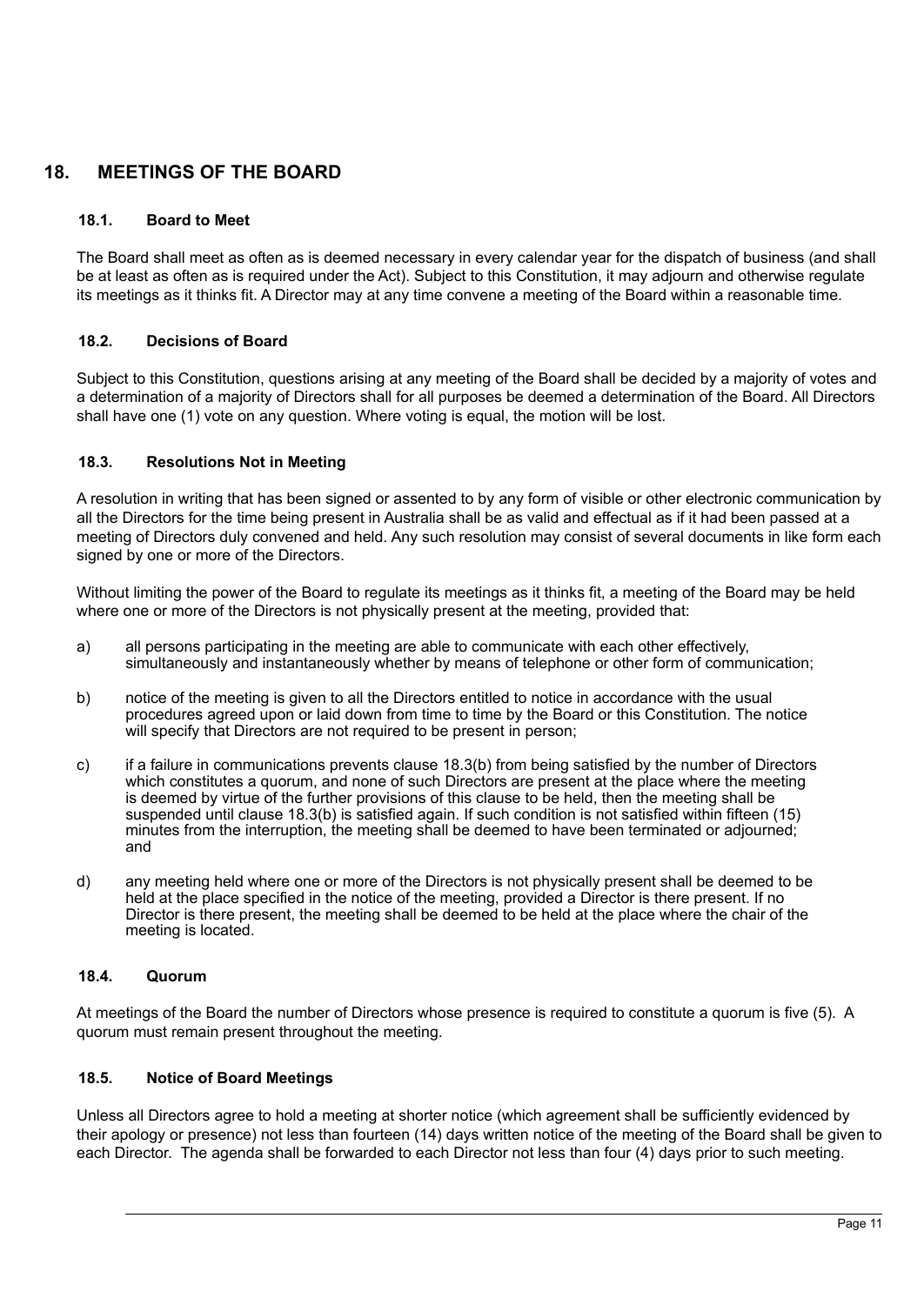#### **18.6. President**

The Board shall appoint a President from among its number. The President shall be the nominal head of the Club and will act as chair of any Board meeting or General Meeting at which they are present. If the President is not present, or is unwilling or unable to preside at a Board meeting the remaining Directors shall appoint another Director to preside as chair for that meeting only.

#### **18.7. Conflict of Interest**

A Director shall declare their interest in any contractual, selection, disciplinary, or financial matter in which a conflict of interest arises or may arise. He shall, unless otherwise determined by the Board, absent themself from discussions of such matters and shall not be entitled to vote in respect of such matters. If the Director casts a vote, the vote shall not be counted. If there is any uncertainty as to whether it is necessary for a Director to absent themself from discussions and refrain from voting, the issue should be immediately determined by the Board. If this is not possible, the matter shall be adjourned or deferred.

#### **18.8. Disclosure of Interests**

- a) The nature of the interest of a Director must be declared at the meeting of the Board at which the relevant matter is first taken into consideration, if the interest then exists. In any other case, the interest should be disclosed to the Board at the next meeting of the Board. If a Director becomes interested in a matter after it is made or entered into, the declaration of the interest must be made at the first meeting of the Board held after the Director interest has arisen.
- b) All disclosed interests must also be disclosed to each annual General Meeting.

#### **18.9. General Disclosure**

A general notice stating that a Director is a member of any specified firm or company and that they are 'interested' in all transactions with that firm or company is sufficient declaration under **clause 18.8**. After such general notice, it is not necessary for the Director to give a special notice regarding any particular transaction with that firm or company.

#### **18.10. Recording Disclosures**

Any declaration made, any disclosure or any general notice given by a Director under **clauses 18.7, 18.8** and/or **18.9** must be recorded in the minutes of the relevant meeting and otherwise in accordance with the Act.

# **19. DELEGATIONS**

#### **19.1. Board May Delegate Functions**

The Board may, by instrument in writing, create, establish or appoint special committees, individual officers and consultants to carry out specific duties and functions. The Board will determine what powers these committees are given. In exercising its power under this clause, the Board should take into account broad stakeholder involvement.

#### **19.2. Delegation by Instrument**

In the establishing instrument, the Board may delegate such functions as are specified in the instrument, other than:

- a) this power of delegation; and
- b) a function imposed on the Board by the Act, any other law or this Constitution.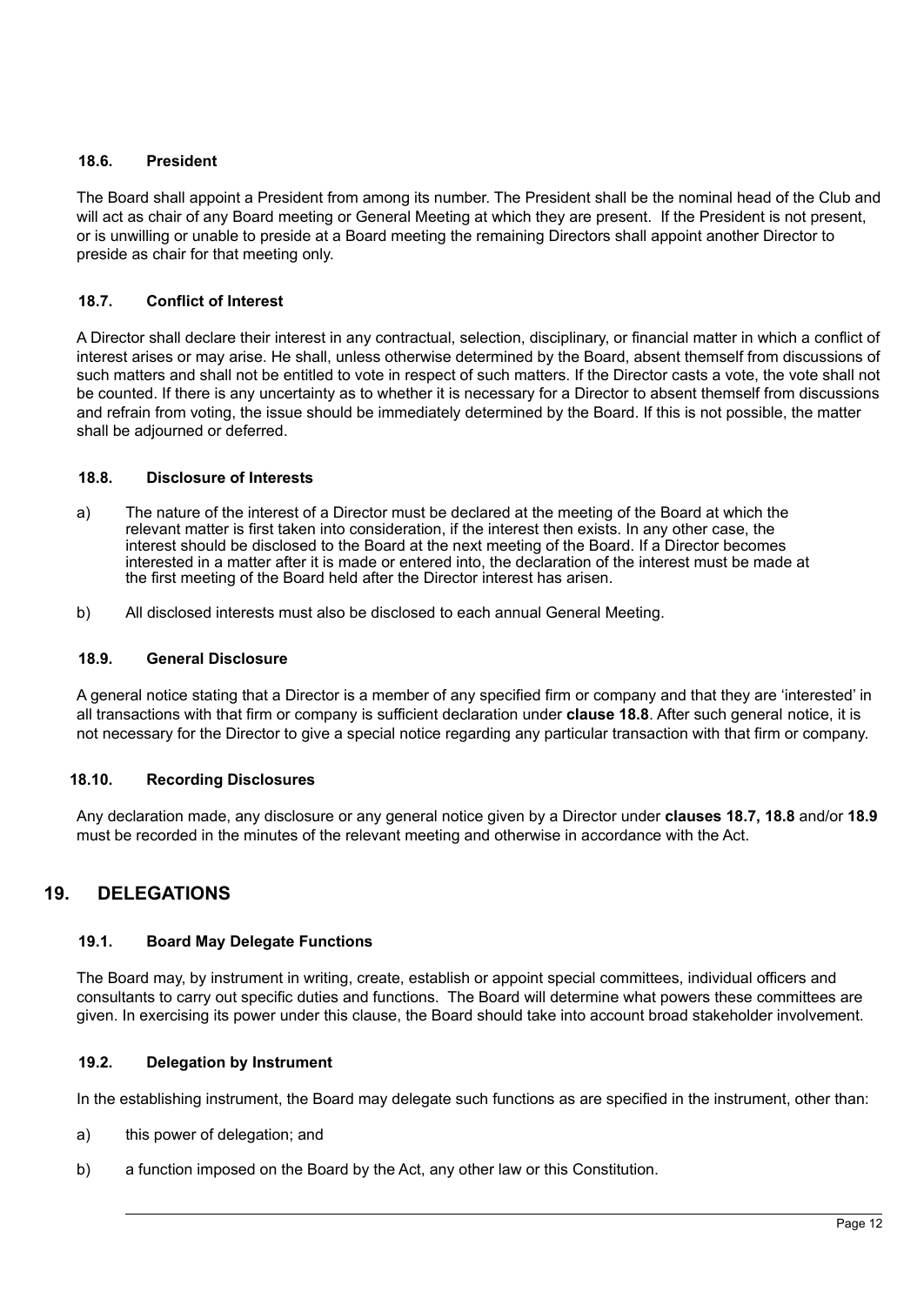#### **19.3. Delegated Function Exercised in Accordance with Terms**

A function, the exercise of which has been delegated under this clause, may, while the delegation remains unrevoked, be exercised from time to time in accordance with the terms of the delegation.

### **19.4. Procedure of Delegated Entity**

The procedures for any entity exercising delegated power shall, subject to this Constitution and with any necessary or incidental amendment, be the same as that applicable to meetings of the Board under **clause 18**. The entity exercising delegated powers shall make decisions in accordance with the Objects, and it shall promptly provide the Board with details of all material decisions. The entity shall also provide any other reports, minutes and information as required by the Board from time to time.

# **19.5. Delegation May Be Conditional**

A delegation under this clause may be made subject to certain conditions or limitations regarding the exercise of any function. These may be specified in the delegation.

#### **19.6. Revocation of Delegation**

The Board may by resolution and/or instrument in writing, at any time revoke wholly or in part any delegation made under this clause. The Board may also amend or repeal any decision made by a body or person under this **clause 19**.

# **20. SEAL**

- a) The Club may have a Seal upon which its corporate name shall appear in legible characters.
- b) The Seal shall not be used without the express authorisation of the Board. Every use of the Seal shall be recorded in the Club's minute book. Two (2) Directors must witness every use of the Seal, unless the Board determines otherwise.

# **21. GENERAL MEETING**

All General Meetings other than the annual General Meeting shall be special General Meetings and shall be held in accordance with this Constitution.

# **22. SPECIAL GENERAL MEETINGS**

#### **22.1. Special General Meetings May be Held**

The Board may, whenever it thinks fit, convene a special General Meeting. When, but for this clause, more than fifteen (15) months elapses between annual General Meetings, the Board shall convene a special General Meeting before the expiration of that period.

#### **22.2. Requisition of Special General Meetings**

- a) The secretary will convene a special General Meeting when at least five per cent (5%) of Members entitled to vote submit a requisition in writing.
- b) The requisition for a special General Meeting shall state the object(s) of the meeting, be signed by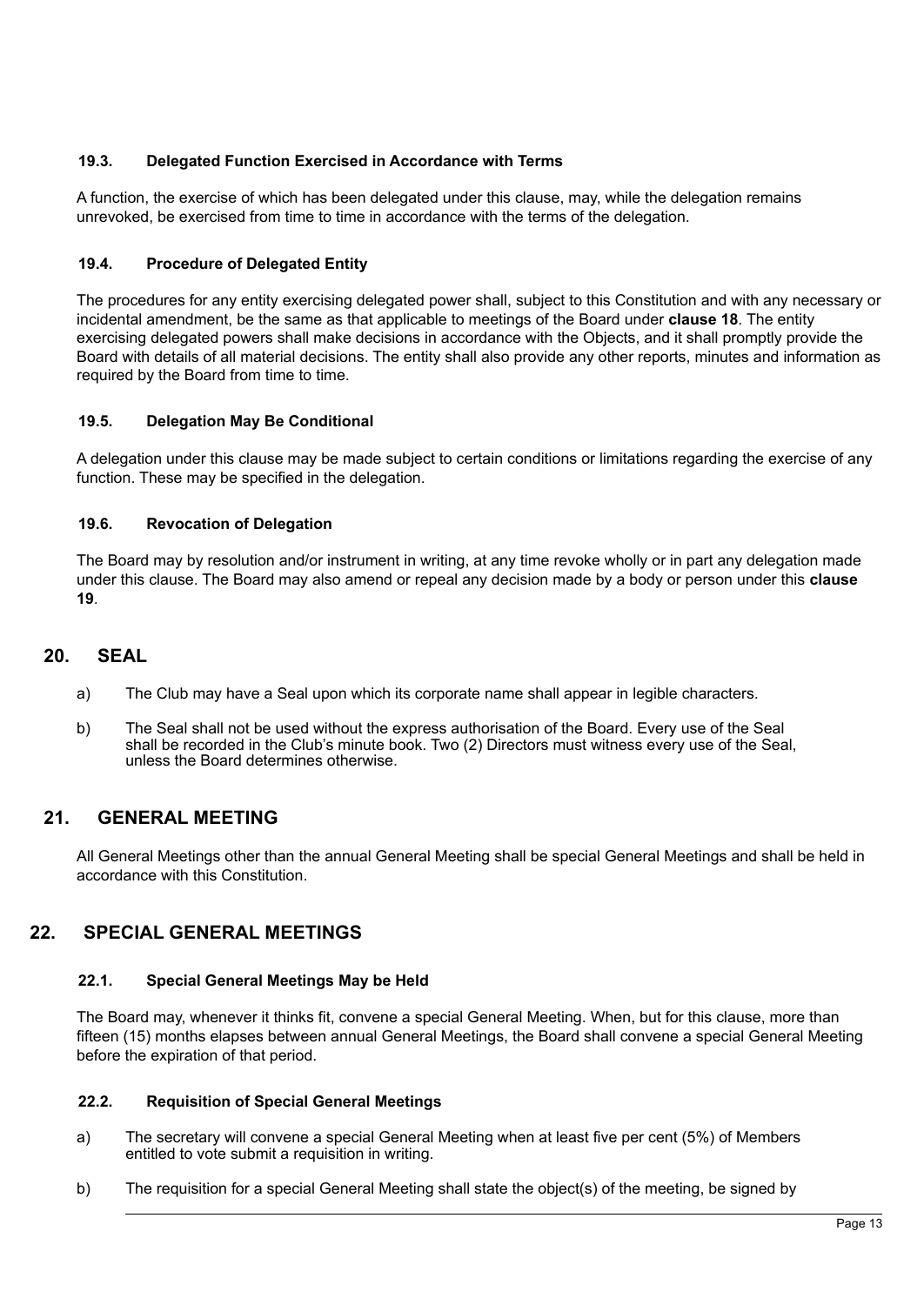the Members making the requisition and be sent to the Club. The requisition may consist of several documents in a like form, each signed by one (1) or more of the Members making the requisition.

- c) If the Board does not cause a special General Meeting to be held one (1) month after the date in which the requisition is sent to the Club, the Members making the requisition, or any of them, may convene a special General Meeting to be held no later than three (3) months after that date.
- d) A special General Meeting convened by Members under this Constitution shall be convened in the same manner, or as close as possible, as those convened by the Board.

#### **22.3. Notice of Special General Meeting**

Notice of every Special General Meeting shall be given to every Life Member and Individual Member entitled to receive notice. Notices shall be sent to the addresses appearing in the Club's Register. The auditor and Directors shall also be entitled to receive notice of every Special General Meeting. No other person shall be entitled, as of right, to receive notices of Special General Meetings.

- a. A notice of a Special General Meeting shall specify the place, day and hour of the meeting and shall state the business to be transacted at the meeting.
- b. At least twenty-one (21) days' notice of a Special General Meeting shall be given to those Members entitled to receive notice, together with:
	- i. the agenda for the meeting
- c. Notice of every General Meeting shall be given in the manner in clause 37.

#### **23. ANNUAL GENERAL MEETING**

Notice of every Annual General Meeting shall:

- a. be given to every Life Member and Individual Member entitled to receive notice. Notices shall be sent to the addresses appearing in the Club's Register. The auditor and Directors shall also be entitled to receive notice of the Annual General Meeting. No other person shall be entitled, as of right, to receive notice of the Annual General Meeting.
- b. Nominations for vacant elected Director positions, shall be called for forty-eight (48) days prior to the annual general meeting, as per clause 15.1.
- c. specify the place, day and hour of the meeting.

At least twenty-one (21) days' prior to the date fixed for the Annual General Meeting shall be given to those Members entitled to receive notice, together with:

- a. the agenda for the meeting; and
- b. Minutes of the previous Annual General Meeting; and
- c. Name of nominees for Board positions; and
- d. A copy of the audited accounts; and
- e. Any Notice of Motion which has been submitted in accordance with Clause 25 of the Constitution.

Notice of every Annual General Meeting shall be given in the manner in **clause 36**.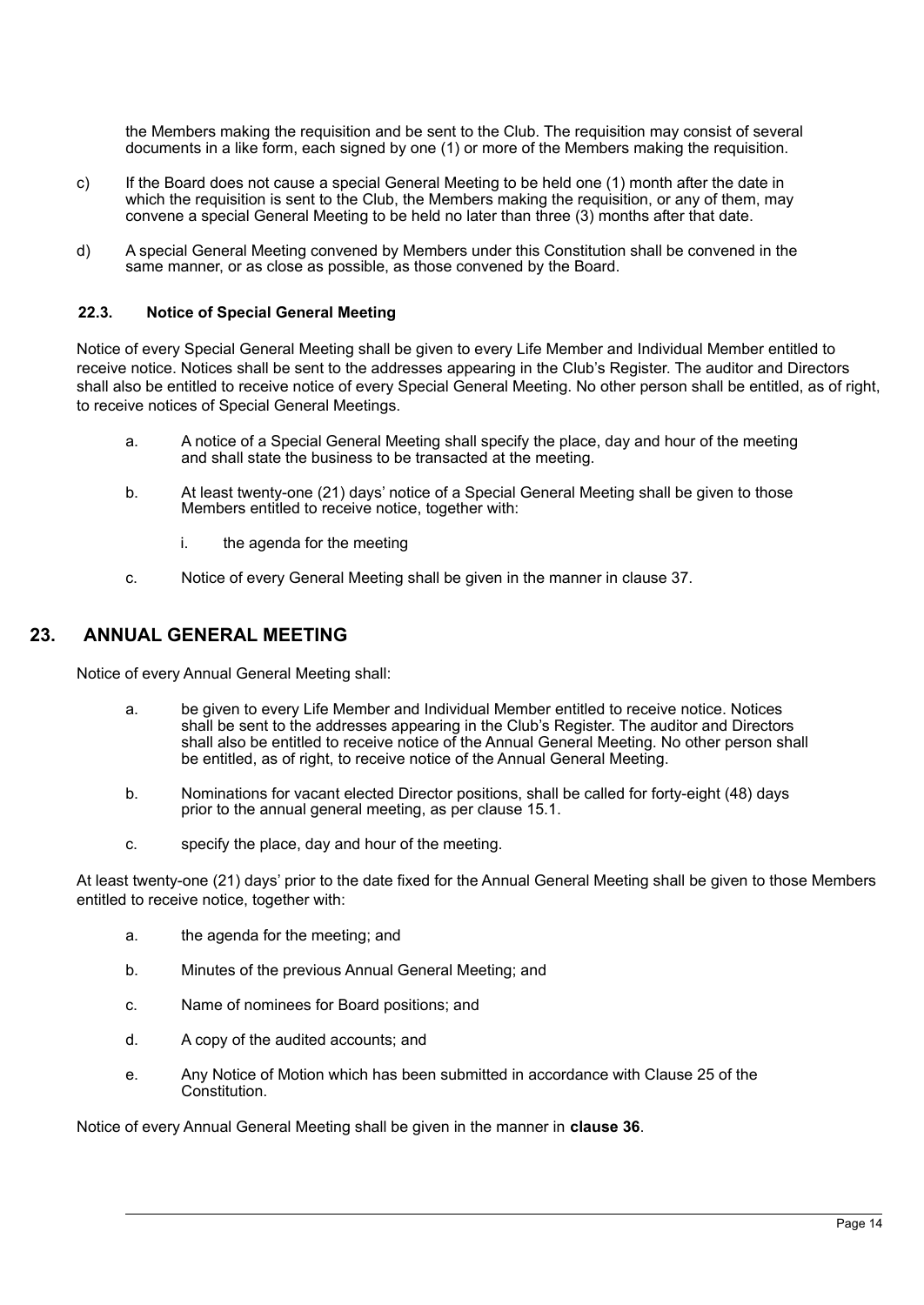# **24. BUSINESS**

- a) The business to be transacted at the annual General Meeting includes the consideration of accounts and the reports of the Board and auditors, the election of Directors under this Constitution and subject to the requirements of the Act, the appointment of the auditors.
- b) All business that is transacted at a General Meeting and at an annual General Meeting, with the exception of those matters set down in clause 24(a), shall be special business.
- c) No business other than that stated on the notice for a General Meeting shall be transacted at that meeting.

# **25. NOTICES OF MOTION**

Members entitled to vote may submit notices of motion for inclusion as special business at a general meeting. All notices of motion must be submitted in writing to the Club no less than thirty-five (35) days (excluding receiving date and meeting date) prior to the General Meeting.

# **26. PROCEEDINGS AT GENERAL MEETINGS**

#### **26.1. Quorum**

No business shall be transacted at any general meeting unless a quorum is present at the time when the meeting proceeds to business. A quorum for General Meetings of the Club shall be 10% of Members entitled to vote.

#### **26.2. President to Preside**

The President of the Board shall, subject to this Constitution, preside as chair at every General Meeting except:

- a) in relation to any election for which the chair is a nominee; or
- b) where a conflict of interest exists.

If the President is not present, or is unwilling or unable to preside, the Members present shall appoint another Director to preside as chair for that meeting only.

#### **26.3. Adjournment of Meeting**

- a) If within half an hour from the time appointed for the meeting a quorum is not present, the meeting shall be adjourned until the same day in the next week at the same time and place or to a date, time or place determined by the President. If at the adjourned meeting a quorum is not present within half an hour from the time appointed for the adjourned meeting, the meeting will lapse.
- b) The President may, with the consent of any meeting at which a quorum is present, and shall, if so directed by the meeting, adjourn the meeting from time to time and from place to place. No business shall be transacted at any adjourned meeting other than the business left unfinished at the meeting from which the adjournment took place.
- c) When a meeting is adjourned for thirty (30) days or more, notice of the adjourned meeting shall be given as in the case of an original meeting.
- d) Except as provided in clause 26.3(c) it shall not be necessary to give any notice of an adjournment or the business to be transacted at any adiourned meeting.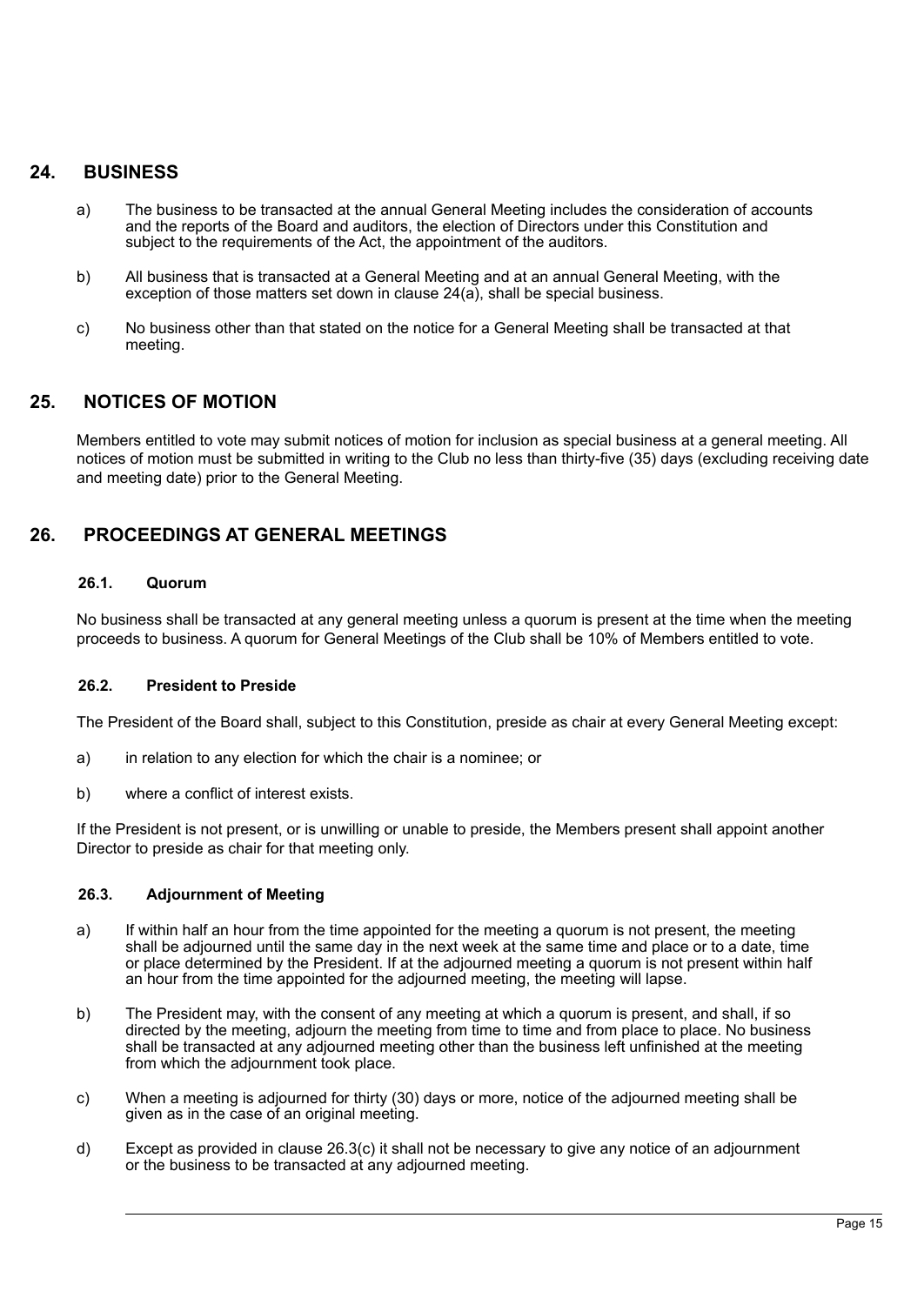#### **26.4. Voting Procedure**

At any meeting a resolution put to the vote of the meeting shall be decided on a show of hands unless a poll is (before or on the declaration of the result of the show of hands) demanded by:

- a) the President; or
- b) a simple majority of the Members.
- c) clause 5.2 of this Constitution.

#### **26.5. Recording of Determinations**

Unless a poll is demanded under **clause 26.4**, the President's declaration shall be conclusive evidence of the result of a resolution decided by a show of hands. The declaration does not need to record the number of votes in favour of or against the resolution; the result of the resolution must be recorded in the Club's book of proceedings.

#### **26.6. Where Poll Demanded**

If a poll is duly demanded under **clause 26.4** it shall be taken in such a manner and either at once or after an interval or adjournment or otherwise as the President directs. The result of the poll shall be the resolution of the meeting.

#### **26.7. Procedural irregularities**

- a) No decision of the Club, the Board or any Board authorised entity shall be invalid merely because of a failure to give proper notice under this Constitution or the Regulations or other irregularity in procedure required by this Constitution or the Regulations unless a person suffers substantial prejudice as a result of that failure to give proper notice or irregularity in procedure.
- b) The Club, the Board or other Board authorised entity may confirm an earlier decision which may have been otherwise invalid because of a failure to give proper notice or other irregularity in procedure and the decision shall be deemed to be valid from the time it was originally made.

# **27. VOTING AT GENERAL MEETINGS**

#### **27.1. Members Entitled to Vote**

Each Life Member, Individual Member (who have paid all fees due) shall be entitled to one (1) vote at General Meetings. No other Member shall be entitled to vote.

#### **27.2. President May Exercise Casting Vote**

Where voting at General Meetings is equal, the President may exercise a casting vote. If the President does not exercise a casting vote the motion will be lost.

#### **27.3. Proxy Voting**

A Member shall be entitled to appoint in writing a natural person who is also a Member of the Club to be their proxy, and attend and vote at any General Meeting of the Club.

#### **27.4. Postal or Electronic Voting**

No motion shall be determined by a postal or electronic ballot unless determined by the Board. If the Board so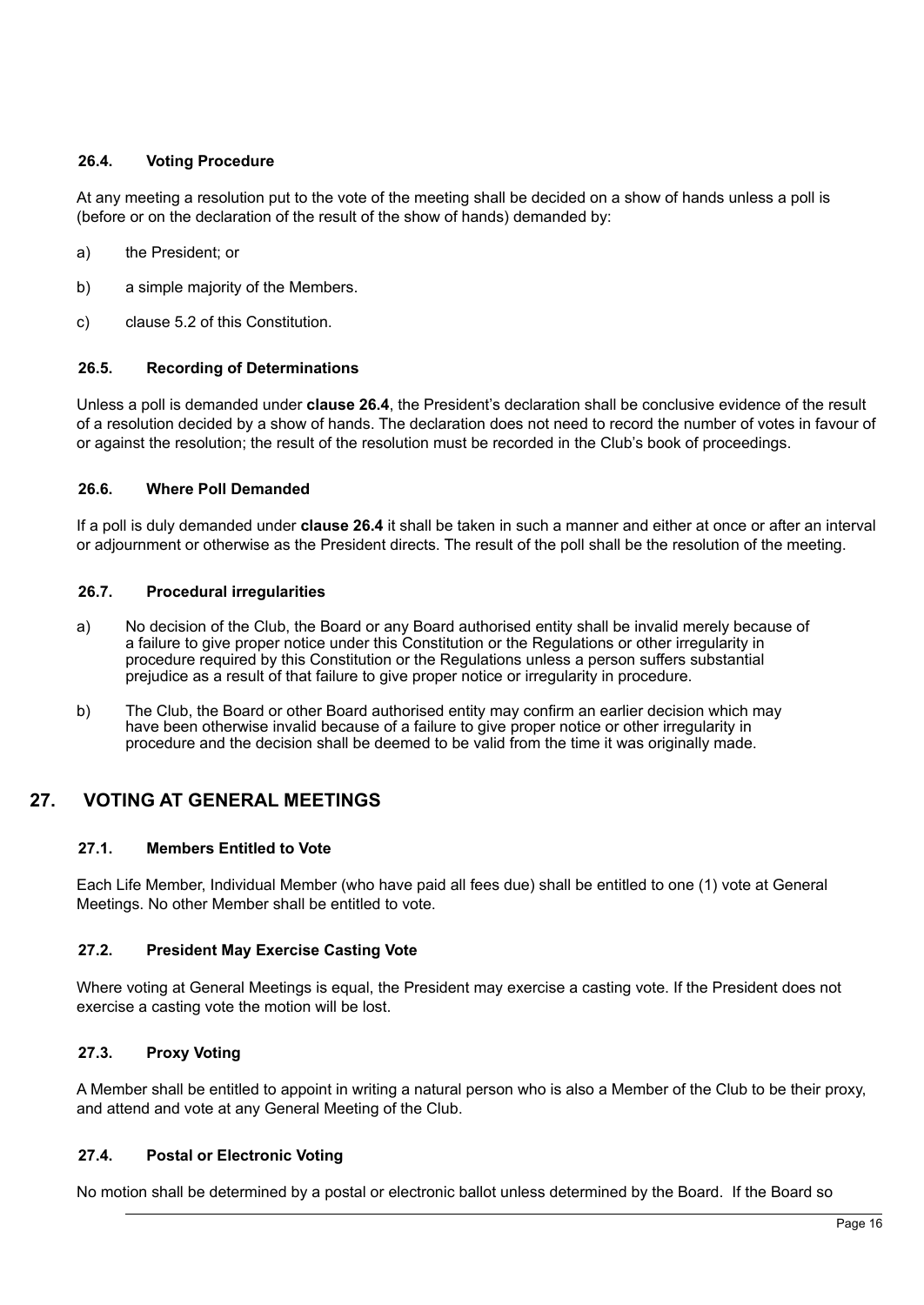determines, the postal or electronic ballot shall be conducted under procedures determined by the Board from time to time.

# **28. RECORDS AND ACCOUNTS**

#### **28.1. Records**

The Club shall establish and maintain proper records and minutes concerning all of its transactions, business, meetings and dealings (including those of the Club and the Board). It shall produce these as appropriate at each Board or General Meeting.

#### **28.2. Records Kept in Accordance with the Act**

- a) Proper accounting and other records of the Club including books, minutes, documents and securities shall be kept in accordance with the Act and otherwise shall be kept in the care and control of the secretary.
- b) Subject to the Act, the Board may determine whether and to what extent, and at what times and places and under what conditions, the financial records, accounts, books, securities or other relevant documents of the Club will be open for inspection by the Members. Such access shall not be unreasonably withheld.

#### **28.3. Board to Submit Accounts**

The Board shall submit the Club's statements of account to the Members at the annual General Meeting in accordance with this Constitution and the Act.

#### **28.4. Accounts Conclusive**

The statements of account, when approved or adopted by an annual General Meeting, shall be conclusive except when errors have been discovered within three (3) months after such approval or adoption.

#### **28.5. Accounts to be available to Members**

The secretary shall ensure all persons entitled to receive notice of General Meetings under this Constitution, receive or have access to a copy of the statements of account, the Board's report, the auditor's report and every other document required under the Act (if any).

#### **28.6. Negotiable Instruments**

All cheques, promissory notes, bankers' drafts, bills of exchange and other negotiable instruments, and all receipts for money paid to the Club, shall be signed, drawn, accepted, endorsed or otherwise executed, as the case may be, by any two (2) duly authorised directors or in such other manner as the Board determines.

# **29. AUDITOR**

- a) A properly qualified auditor or auditors shall be appointed by the Club in General Meeting. The auditor's duties shall be regulated in accordance with the Act, the Corporations Act 2001 (Cth.) and generally accepted principles and/or any applicable code of conduct.
- b) The auditor may only be removed by resolution at a Special General Meeting.
- c) The accounts of the Club shall be examined and the correctness of the profit and loss accounts and balance sheets ascertained by an auditor or auditors at the conclusion of each Financial Year.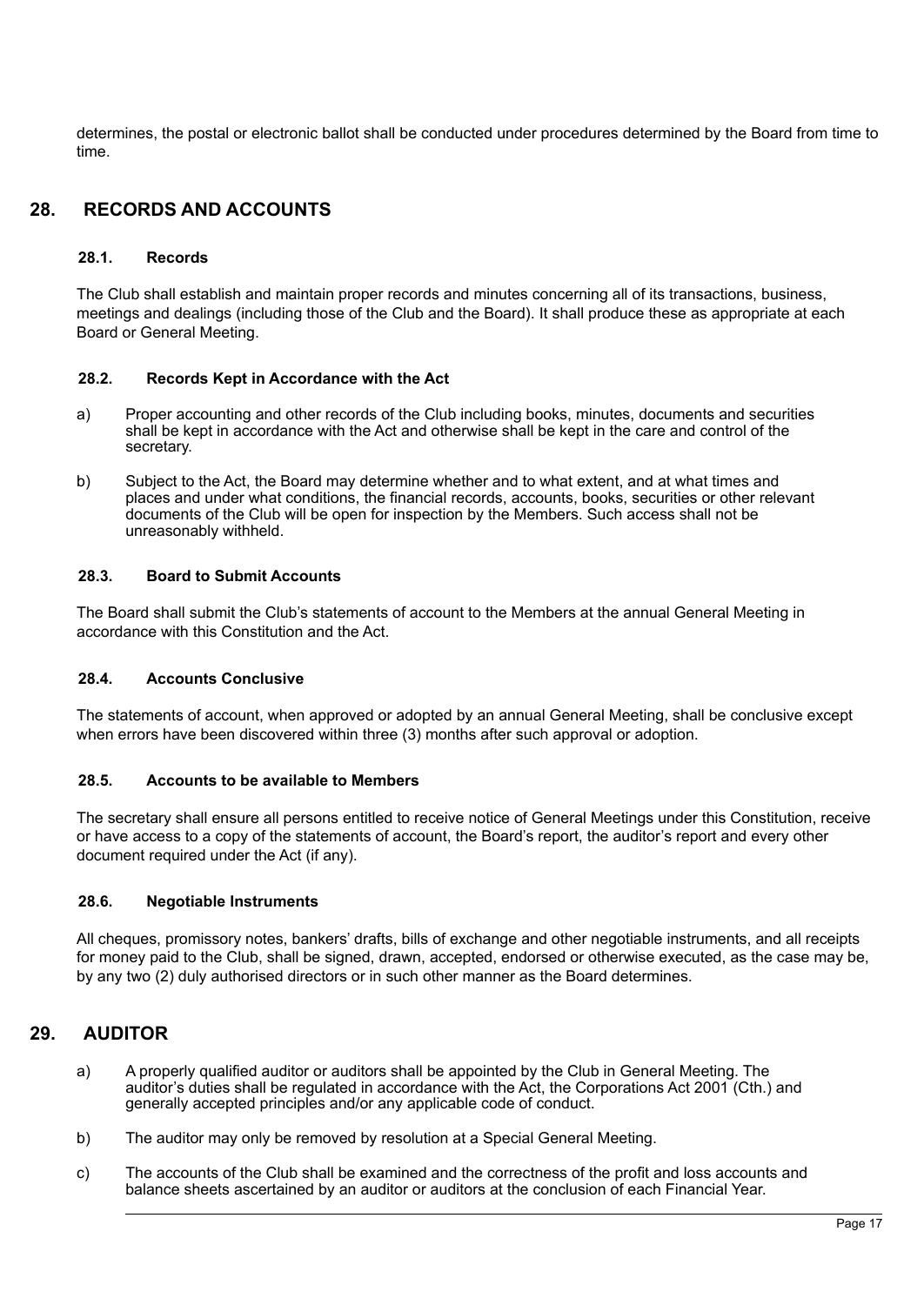#### **30. INCOME**

- a) Income and property of the Association shall be:
	- i. derived from such sources; and
	- ii. managed in such manner;

as the Board determines from time to time subject always to the Act and this Constitution.

- b) The income and property of the Club shall be applied solely towards the promotion of the Objects.
- c) Except as prescribed in this Constitution or the Act:
	- i. no portion of the income or property of the Club shall be paid or transferred, directly or indirectly, by way of dividend, bonus or otherwise to any Member or Director; and
	- ii. no remuneration or other benefit in money or money's worth shall be paid or given by the Club to any Member who holds any office of the Club.
- d) Nothing in clauses 30(b) or 30(c) shall prevent payment in good faith to any Member for:
	- i. any services actually rendered to the Club whether as an employee or otherwise;
	- ii. goods supplied to the Club in the ordinary and usual course of operation;
	- iii. interest on money borrowed from any Member:
	- iv. rent for premises demised or let by any Member to the Club; or
	- v. any out-of-pocket expenses incurred by a Member on behalf of the Club;

provided that any such payment shall not exceed the amount ordinarily payable between ordinary commercial parties dealing at arm's length in a similar transaction.

#### **31. WINDING UP**

- a) Subject to this Constitution the Club may be wound up or cancelled in accordance with the Act.
- b) The liability of the Members of the Club is limited.
- c) Every Individual Member undertakes to contribute to the assets of the Club if it is wound up or cancelled while they are a Member, or within one year after ceasing to be a Member, for payment of the debts and liabilities of the Club contracted before the time at which they ceased to be a Member and towards the costs, charges and expenses of winding up or cancelling the registration of the Club, such an amount not exceeding one dollar (\$1.00).

# **32. DISTRIBUTION OF PROPERTY ON WINDING UP**

If upon winding up or cancellation of the Club there remains, after satisfaction of all its debts and liabilities, any assets or property, they shall not be paid to or distributed among the Members. Instead, the assets or property shall be given or transferred to another organisation(s) that has objects similar to those of the Club. Such organisation(s) must prohibit the distribution of its income and property among its members to an extent at least as great as that imposed on the Club by this Constitution. Such organisation(s) will be determined by the Members in a General Meeting at or before the time of winding up or cancellation. If this does not occur, the decision is to be made by a judge of the Supreme Court of New South Wales or other Court as may have or acquire jurisdiction in the matter.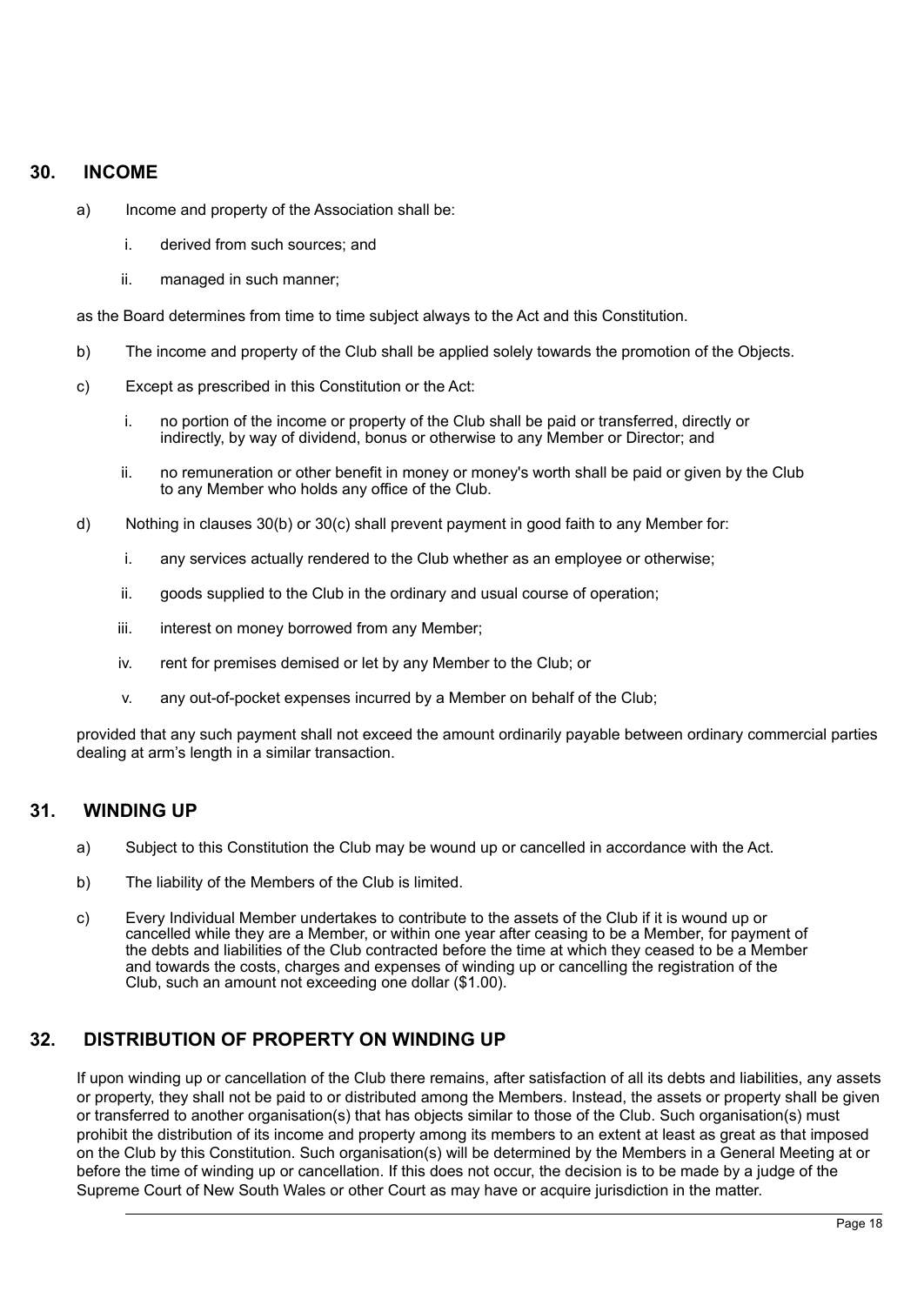# **33. ALTERATION OF CONSTITUTION**

This Constitution shall not be altered except by Special Resolution, as defined in the Act.

# **34. REGULATIONS**

#### **34.1. Board to Formulate Regulations**

The Board may formulate, issue, adopt, interpret and amend Regulations for the proper advancement, management and administration of the Club, the advancement of the Objects and the Sport in the Local Area. Such Regulations must be consistent with this Constitution and any policy directives of the Board.

- a) Within fourteen (14) days of the Board making any change to the Regulations, the change shall be posted on the Club website."
- b) No Regulation or alteration to a Regulation shall operate retrospectively."
- c) The issue, adoption, amendment or alteration of a Regulation shall have no effect upon disciplinary proceedings against a Member for a breach of the Constitution or Regulations if it is made after the date upon which the breach is alleged to have occurred.

#### **34.2. Regulations Binding**

All Regulations are binding on the Club and all Members from the time the Regulations and each of them are published on the Club website or such later time as the Board may determine.

#### **34.3. Regulations Deemed Applicable**

All clauses, rules, by-laws and regulations of the Club (by whatever name) in force at the date of the approval of this Constitution (as long as such clauses, rules, by-laws or regulations are not inconsistent with or have been replaced by, this Constitution) shall be deemed to be Regulations and shall continue to apply and be in operation.

#### **34.4. Changes Binding on Members**

Amendments, alterations, interpretations or other changes to Regulations shall be advised to Members by such means as are determined and approved by the Board from time to time. The Club shall take reasonable steps to distribute such changes to Members. All changes are binding on all Members from the time the amendments, alterations, interpretations or other changes are published on the Club website or such later time as the Board may determine.

# **35. STATUS AND COMPLIANCE OF CLUB**

#### **35.1. Recognition of Club**

The Club is a Member of the RSO and SSO and is recognised by those bodies as the entity responsible for the delivery of the Sport in the Local area in accordance with the Objects but subject always to compliance with this Constitution and the RSO and SSO's constitutions.

#### **35.2. Constitution of the Club**

This Constitution will clearly reflect the objects of the RSO and SSO and will generally conform to the Constitutions of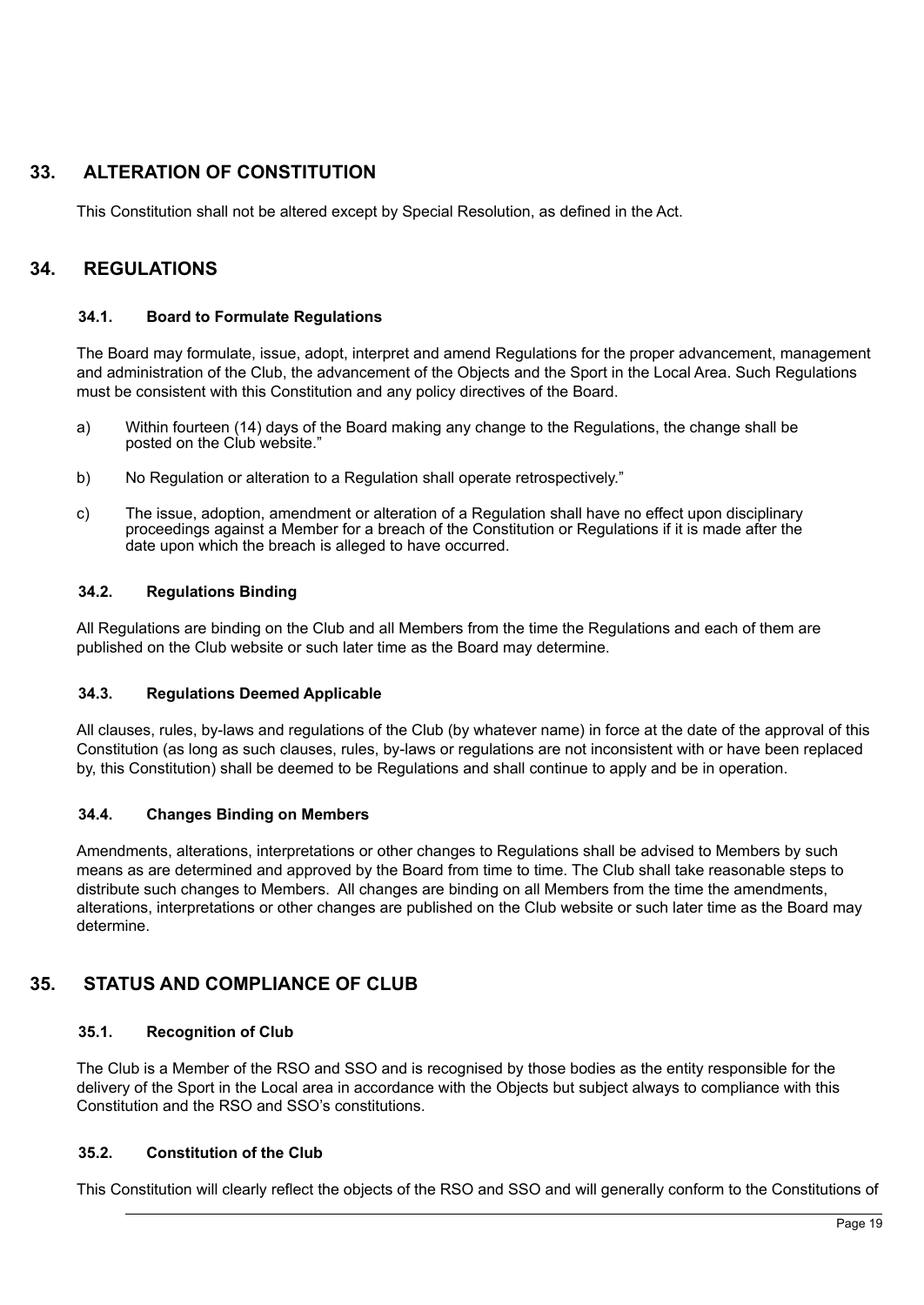those bodies, subject always to the Act.

#### **35.3. Region and SSO**

The Club may not resign, disaffiliate or otherwise seek to withdraw from its RSO and/or SSO without approval by Special Resolution.

### **36. NOTICE**

- a) Notices may be given by the Club to any person entitled under this Constitution to receive any notice. The notice can be:
	- i. sent by pre-paid post to the Member's registered address or;
	- ii. sent by facsimile transmission or by electronic mail to the Member's facsimile number or electronic mail address; or
	- iii. prominently posted on the Club's website.
- b) Where a notice is sent by post, service of the notice shall be deemed to be effected by properly addressing, prepaying and posting the notice. Service of the notice is deemed to have been effected three days after posting.
- c) Where a notice is sent by facsimile transmission, service of the notice shall be deemed to be effected upon receipt of a confirmation report confirming the facsimile was sent to/or received at the facsimile number to which it was sent.
- d) Where a notice is sent by electronic mail or by posting on the Club's website, service of the notice shall be deemed to be effected the next business day after it was sent or posted.

#### **37. INDEMNITY**

- a) Every Director and employee of the Club will be indemnified out of the property and assets of the Club against any reasonable liability incurred by them in their capacity as Director or employee in defending any proceedings, civil or criminal, in which judgement is given in their favour or in which they are acquitted or connected with any application in relation to any such proceedings in which relief is granted by the Court.
- b) The Club shall indemnify its Directors and employees against all damages and losses (including legal costs) for which any such Director or employee may be or become liable to any third party in consequence of any act or omission, except wilful misconduct:
	- i. in the case of a Director, performed or made while acting on behalf of and with the authority, express or implied, of the Club; or
	- ii. in the case of an employee, performed or made in the course of, and within the scope of, their employment by the Club.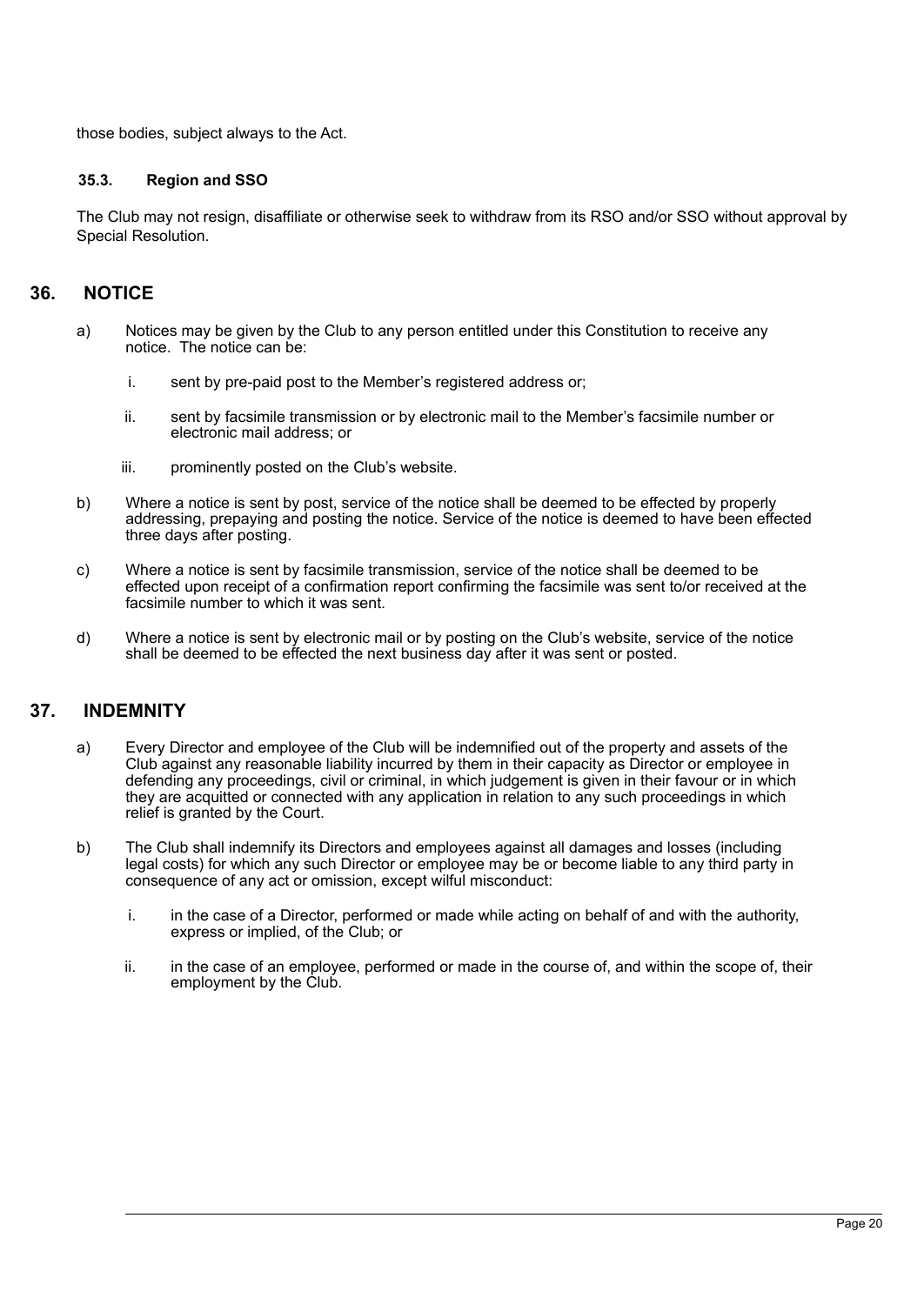#### APPENDIX 1

#### **1. Regulations regarding Disciplinary Proceedings:**

- a. Where the committee receives a complaint concerning the conduct of a member, it shall, at its next meeting, consider the complaint and shall either:
	- i. resolve to dismiss the complaint forthwith; or
	- ii. resolve to consider disciplinary action against the member.
- b. If the committee resolves to consider disciplinary action against a member, it may forthwith suspend the member from the club or from participation in specified activities of the club until such time as the member appears before the committee and the complaint is finally determined.
- c. If the committee resolves to consider disciplinary action against a member, it shall:
	- i. appoint a date for the hearing of the complaint not less than 14 days or more than 28 days after the resolution;
	- ii. within 7 days of the resolution serve notice on the member at his address appearing in the register of members:
		- 1. setting out the substance of the complaint;
		- 2. (stating the date, time and place of the hearing of the complaint;
		- 3. informing the member, they may either attend and speak at the meeting or may submit to the committee written representations; and
		- 4. informing the member of any suspension imposed pursuant to Rule 1(b)
- d. At the committee meeting held to consider disciplinary action, the committee shall hear and consider the complaint by:
	- i. calling witnesses, receiving written reports or in such other manner as it may determine; and
	- ii. giving the member an opportunity to call witnesses, present written evidence and to make oral submissions. The member shall not be entitled to be represented by any other person but the committee may, at its absolute discretion permit such representation; and
	- iii. giving due consideration to any written representations submitted to the committee by the member.
- e. After hearing the complaint, if the committee is of the opinion that the member:
	- i. has persistently refused or neglected to comply with a provision of these Rules; or
	- ii. has persistently or willfully acted in a manner prejudicial to the interests of the club;
- f. the committee may:
	- i. expel the member from the club; or
	- ii. suspend the member from membership of the club for a specified period; or
	- iii. suspend the member from participation in specified activities of the club for a specified period.

Where the committee resolves to expel or suspend a member, the Secretary shall, within 7 days after that resolution, by notice in writing, inform the member of the resolution and of the member's right of appeal under Rule 1(f).

#### **2. Right of Appeal of Disciplined Member**

A member may appeal to the club in general meeting against a resolution of the committee:

- a) under Rule 1(a)i; or
- b) under Rule 1f where the suspension is for a period of not less than one year.